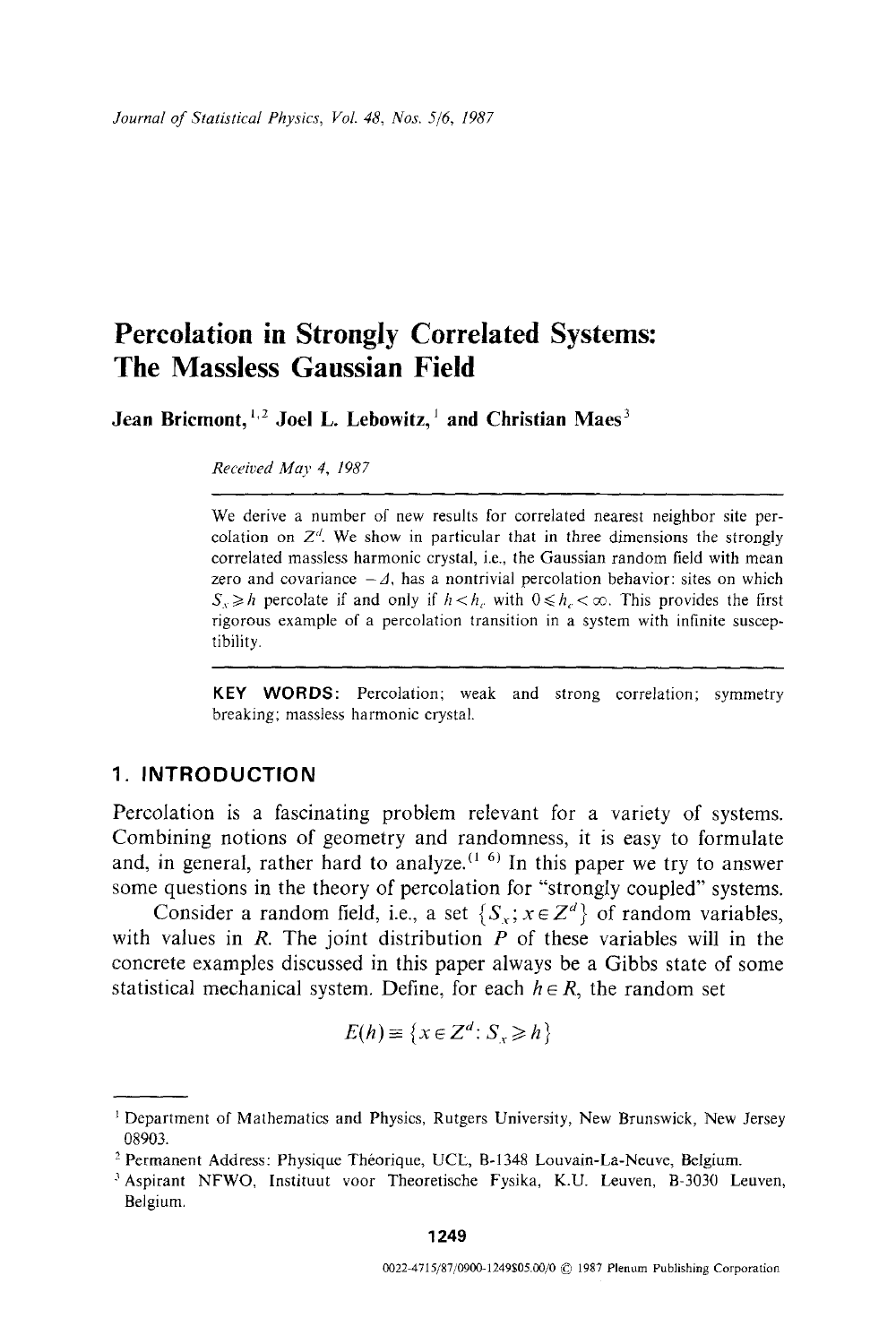sometimes called the excursion set. We ask whether this set  $E(h)$  contains infinite connected components.

We can translate this question into the usual percolation problem by defining the occupation variables

$$
\rho_x(h) \equiv 1 \quad \text{if} \quad S_x \ge h
$$
  

$$
\equiv 0 \quad \text{if} \quad S_x < h
$$
 (1.1)

The probability measure  $\tilde{P}$  on these variables  $\{ \rho_{x}(h) \}$  is the one induced by *P*. The question is then, do typical configurations  $\tilde{S}$  contain infinite connected sets of occupied sites? In contrast with the independent case (Bernoulli site percolation), where the only relevant parameter is the density

$$
Prob(x \text{ is occupied}) = \langle \rho_x(h) \rangle \equiv p(h) \tag{1.2}
$$

the complete distribution  $\tilde{P}$  will be relevant in general. The motivation of the present work is to understand better how interactions influence percolation (see also Ref. 7).

We define, as usual, the *percolation probability*:  $P_{\infty}(h) \equiv \text{Prob}(\text{the}$ origin belongs to an infinite connected set of occupied sites). Clearly  $P_{\gamma}(h)$ is nonincreasing in  $h$  and we can define the critical level

$$
h_c \equiv \text{Sup}\{h \in R \colon P_{\infty}(h) > 0\}
$$
\n(1.3)

above which there is no percolation and below which there is percolation. The associated critical density is  $\langle \rho_{r}(h_{c}) \rangle = p(h_{c}) \equiv p_{c}$ . We say that there is a *percolation transition* if  $|h_{c}| < \infty$  or, equivalently,  $0 < p_{c} < 1$ ,

The problem was considered in general by Molchanov and Stepanov,  $(8)$  who constructed in arbitrary dimensions examples of fields with good symmetry and ergodic properties for which there is no percolation transition ( $h<sub>c</sub> = \pm \infty$ ). While their examples are somewhat artificial, they raise questions about the intuitive feeling that all "natural" fields, in  $d > 1$ , should have a nontrivial critical density.

Molchanov and Stepanov also gave a criterion implying the presence of a percolation transition. Intuitively, their criterion should apply to "weakly" correlated random fields. While it is not always easy to check whether a given system satisfies their criterion (see, however, Theorem 1). it is interesting to consider examples where it certainly fails. One such example is the massless harmonic crystal with mean zero, i.e.,

$$
\langle S_x \rangle = 0
$$

Its correlations (for  $d > 2$ ) decay as

$$
\langle S_x S_y \rangle \approx 1/|x-y|^{d-2}
$$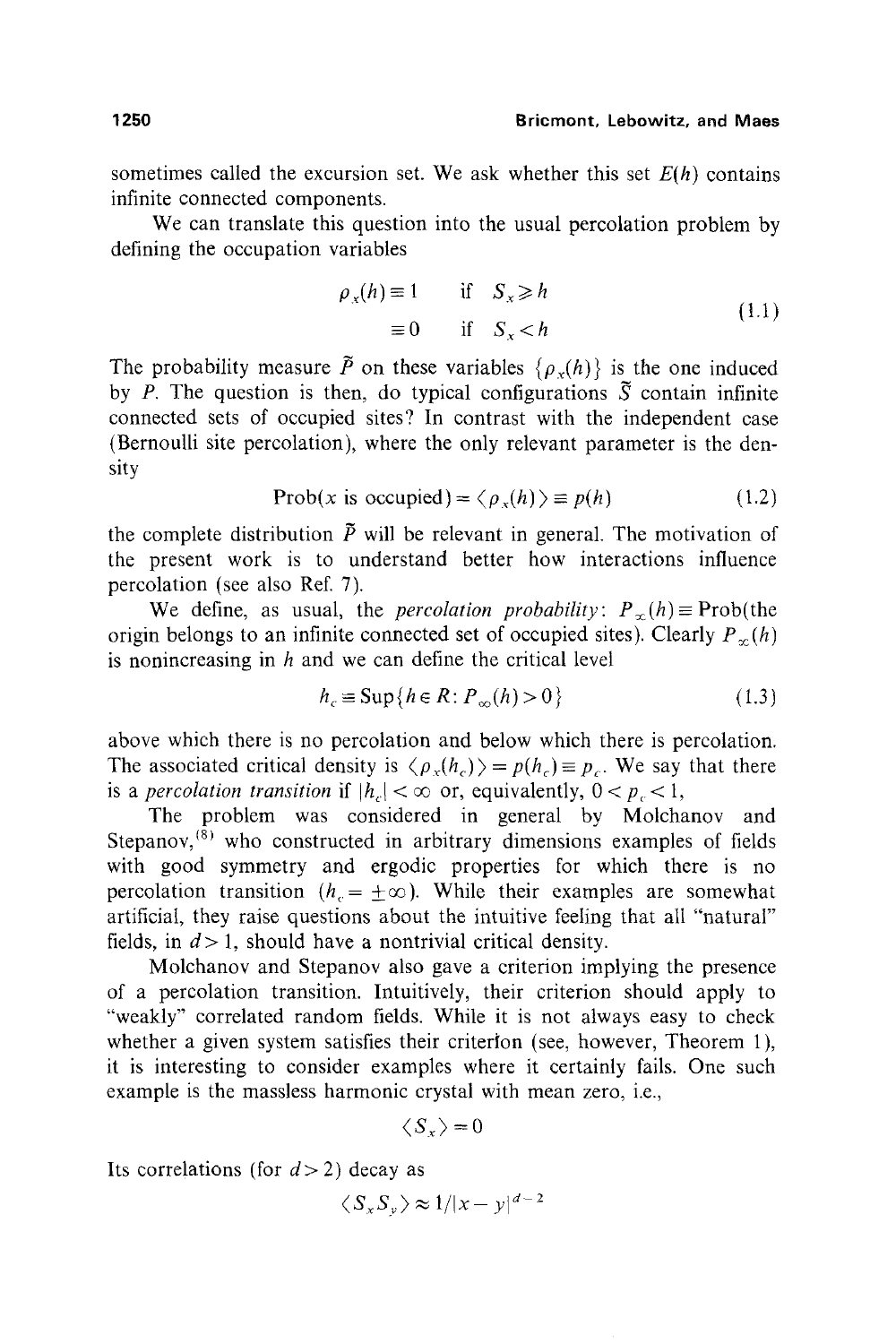and in particular, the "susceptibility"

$$
\chi = \sum_{x \in Z^d} \langle S_0 S_x \rangle = \infty \tag{1.4}
$$

This shows that we are dealing with a strongly correlated random field. While it is rather easy to show (using an idea of Russo) that  $h \ge 0$  (i.e.,  $p_e \leq 1/2$ ), it is less obvious that  $h_e < \infty$ . It is *a priori* conceivable that, due to strong correlations in the system, infinite connected sets exist where  $S_r \geq h$ , no matter how large h is. However, using ideas of potential theory, we show that this is not the case for  $d=3$ , i.e.,  $h_c < \infty$ .

In Section 3 we state precisely our results. First we show that for distributions satisfying the GHS inequality, the Molchanov-Stepanov criterion<sup>(8)</sup> is satisfied whenever the "A-susceptibility"

$$
\chi_A \equiv \frac{1}{A} \sum_{x, y \in A} \langle S_x S_y \rangle \tag{1.5}
$$

is uniformly bounded in  $A$ . Next, we combine an idea of Russo<sup>(6)</sup> and correlation inequalities to show the presence of percolation for one- and two-component spin systems in their multiple-phase region. Finally, we state our results for the harmonic crystal. Section 4 is devoted to the proofs of these results and Section 5 to a discussion of some possible extensions.

## **2. NOTATIONS AND DEFINITIONS**

We consider a cubic lattice  $Z^d$  in  $d > 1$  dimensions. Its elements are the sites  $x = (x_1, ..., x_d)$  with  $x_i \in Z$ . For a point  $x \in Z^d$ , the length of x (=its distance from the origin 0 of the lattice) is  $|x| = \sum_{i=1}^{d} |x_i|$ , where x<sub>i</sub> is the *i*th component of x. Two sites x,  $y \in Z^d$  are *nearest neighbors* if their distance  $|x-y|=1$ .

If  $K \subset Z^d$ , we define the *outer boundary* of K,

$$
\partial K \equiv \{ x \in \mathbb{Z}^d \setminus K : \exists y \in K, \, |x - y| = 1 \}
$$
 (2.1)

and the *inner boundary* of K,

$$
\delta K \equiv \{ x \in K : \exists y \in Z^d \setminus K, \, |x - y| = 1 \}
$$
 (2.2)

We put  $\bar{K} = \partial K \cup K$ . The volume |K| of K is its cardinality, i.e., the number of sites  $x \in K$ . The set K is finite if  $|K| < \infty$ . A set  $K \subset Z^d$  is *connected* if any two points  $x, y \in K$  can be joined by a path of nearest neighbors in K.

The configuration space  $\Omega$  is the set of sequences  $\tilde{S}=(S_x)_{x\in\mathbb{Z}^d}$  of random variables  $S_x \in R$ . The restriction of  $\overline{S} \in \Omega$  to a region  $K \subset Z^d$  is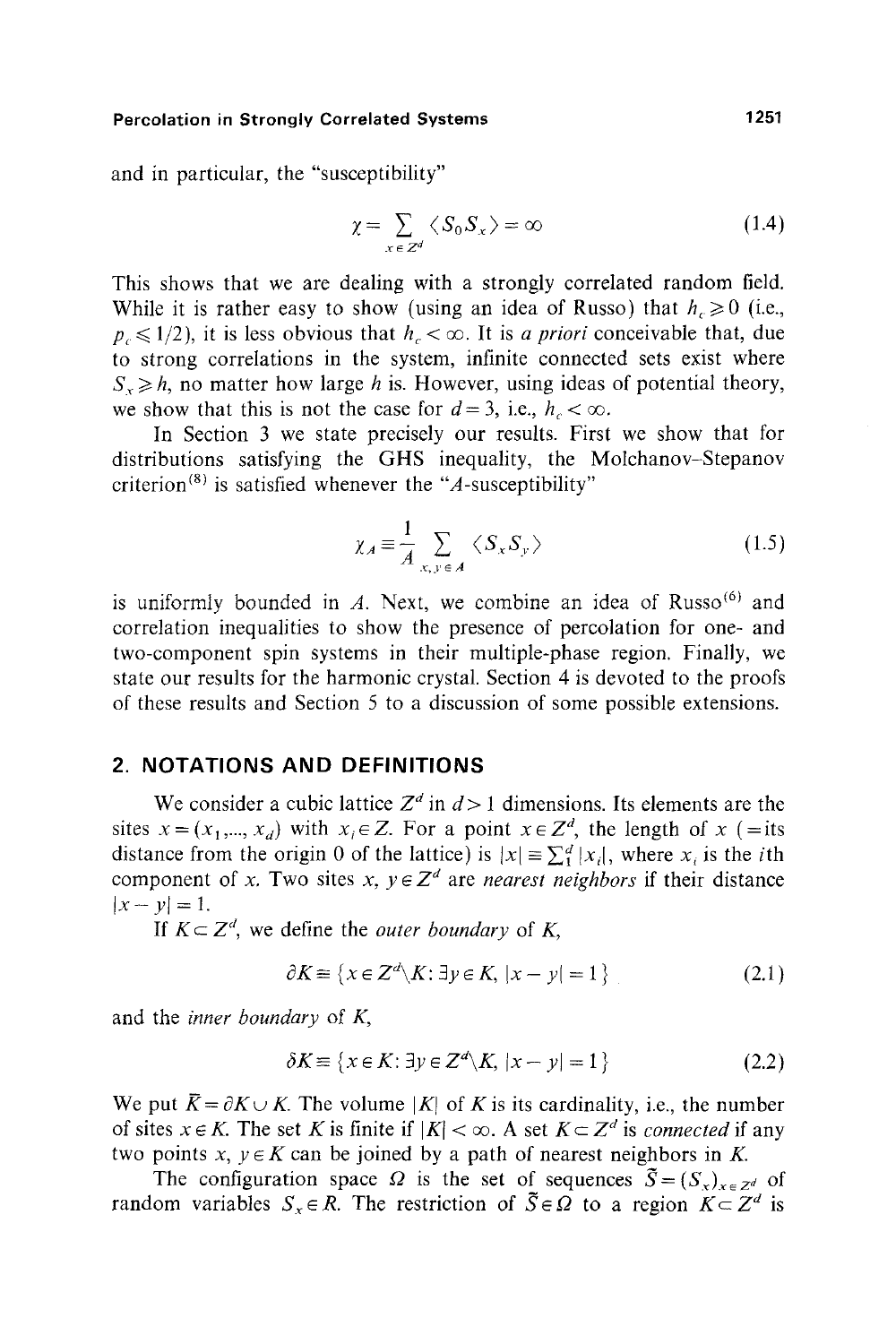written  $\tilde{S}_K = (S_x)_{x \in K}$  and is not to be confused with the sum  $S_K = \sum_K S_x$ . Given a configuration  $\tilde{S}$ , a connected set  $K \subset Z^d$  is a *cluster* if  $\rho_r = 1$ , for all  $x \in K$ , and  $\rho_x = 0$ , for all  $x \in \partial K$ , where  $\rho_x$  was defined in (1.1).

The measure P is defined on the  $\sigma$ -algebra of Borel sets inherited by the product topology in  $\Omega = R^{Zd}$ . The indicator function of an event E, i.e., a particular subset of  $\Omega$ , is denoted by  $I(E)$ . The probability of E is  $P(E)$  =  $Prob(E) = \langle I(E) \rangle$ , where  $\langle \cdot \rangle$  is the expectation value of  $\cdot$  with respect to the measure P. We assume, unless otherwise stated, that  $\langle S_z \rangle = 0$ .

# **3. RESULTS**

## **3.1. Weakly Correlated Random Fields: The Molchanov-Stepanov Criterion**

Molchanov and Stepanov<sup>(8)</sup> prove the following general criterion for percolation: if the probability of a set being occupied (empty) decays exponentially with the volume of that set, and the rate of decay is large enough, then percolation does not (does) occur. More precisely:

**Criterion**<sup>(8)</sup>. Let  $A \subset Z^d$  be an arbitrary but finite connected set. Suppose that

$$
\langle \rho_A(h) \rangle \equiv \text{Prob}(S_x \ge h, \forall x \in A) \le c \exp(-\alpha |A|)
$$
 (3.1)

where  $\alpha$  and c are independent of A, with  $\alpha = \alpha(h) \uparrow +\infty$  as  $h \uparrow +\infty$ , and  $c = c(h) < \infty$  (not necessarily uniformly bounded in *h*). Then  $h_c < +\infty$ . Similarly, if

$$
\text{Prob}(S_x < h, \forall x \in A) \leq c' \exp(-\alpha' |A|)
$$

with c',  $\alpha'$  as in (3.1), then  $h_c > -\infty$ .

The proof of this criterion is similar to the "Peierls argument" for independent percolation.

To see when this criterion is satisfied, consider first the situation where the conditional probability,

$$
Prob(S_x \ge h | \text{any configuration in } Z^d \setminus x) \le e^{-x}
$$
 (3.2)

with  $\alpha = \alpha(h)$  large uniformly in the configuration outside x. Then clearly (3.1) holds. However, (3.2) is usually difficult to check, except when the probability of  $S_x \geq h$  is small and the events  $S_x \geq h$  for different sites x are weakly correlated. Examples of such cases include (besides independent percolation) infinite-volume Gibbs states with respect to a superstable and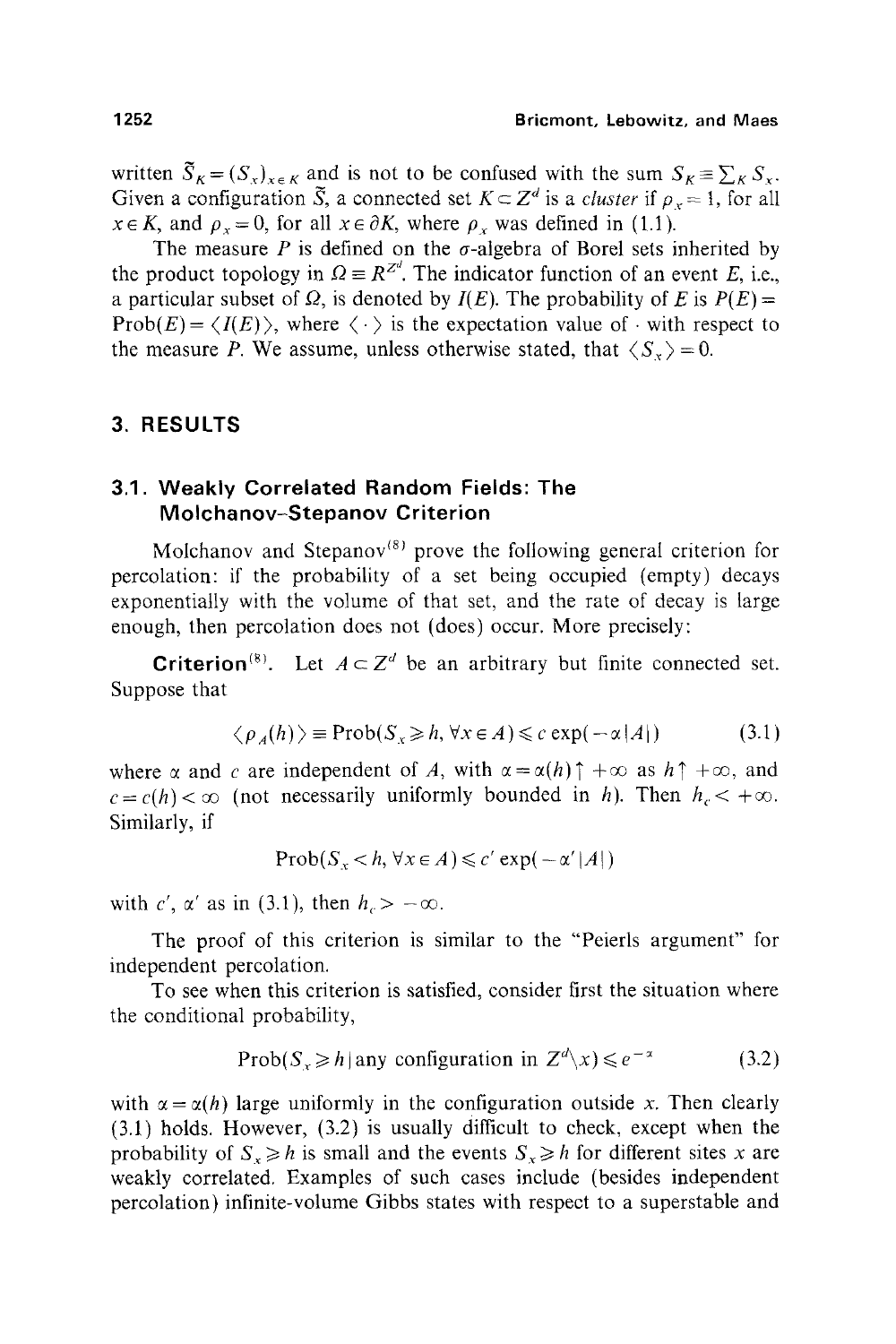regular interaction (see Ref. 9 for the definitions). In that case the probability estimates of Ruelle are independent of the shape of the set A.

Another way to verify (3.1) is to observe that

$$
Prob(S_x \ge h, \forall x \in A) \le Prob(S_A \ge h|A|)
$$
 (3.3)

which allows the use of large-deviation estimates when available for arbitrary connected sets. Relation (3.3) can also be combined with GHS (or Gaussian<sup>(10)</sup>) inequalities to obtain the following result: define for  $t \ge 0$ the expectation values

$$
\langle \cdot \rangle' = [\langle \exp(tS_A) \rangle]^{-1} \langle \cdot \exp(tS_A) \rangle
$$

**Theorem 1.** Let  $M'_x = \langle S_x \rangle^t$ . If the GHS inequality

$$
\langle (S_x - M'_x)(S_y - M'_y)(S_z - M'_z) \rangle^t \leq 0 \tag{3.4}
$$

holds for all x,  $y, z \in A$ , and, if the A-susceptibility

$$
\chi_A = \frac{1}{|A|} \sum_{x,y \in A} \langle S_x S_y \rangle
$$

is bounded uniformly in A, then  $h_c < +\infty$  (or  $p_c > 0$ ).

Theorem 1 shows that boundedness of the susceptibility may be taken, in our context, as an indicator that the random field is weakly correlated.

# **3.2. A Generalization of Russo's Argument**

In Lemma 1 of Ref. 6, Russo characterized the pure phases of the nearest neighbor Ising model (in  $d=2$ ) in terms of the existence of infinite clusters: if a Gibbs state has no infinite  $(+)$  cluster, with probability one, then it is the  $(-)$  state. This implies percolation  $\lceil \text{of } (+) \text{ spins in the } (+)$ state, for all temperatures below  $T_c$  in a situation where the arguments of the previous subsection do not apply: a Peierls-type argument works only at low enough temperature.

Russo's argument should extend to many models where several phases coexist. Indeed, phase coexistence means that the spin at the origin "feels" the boundary conditions "at infinity." However, if no percolation takes place, then the spin at the origin will be screened off from infinity by the occurrence (with probability one) of some surface surrounding the origin where all sites are empty.

We give here an abstract but somewhat weaker version of Russo's argument, which applies to more general models in their multiple-phase region.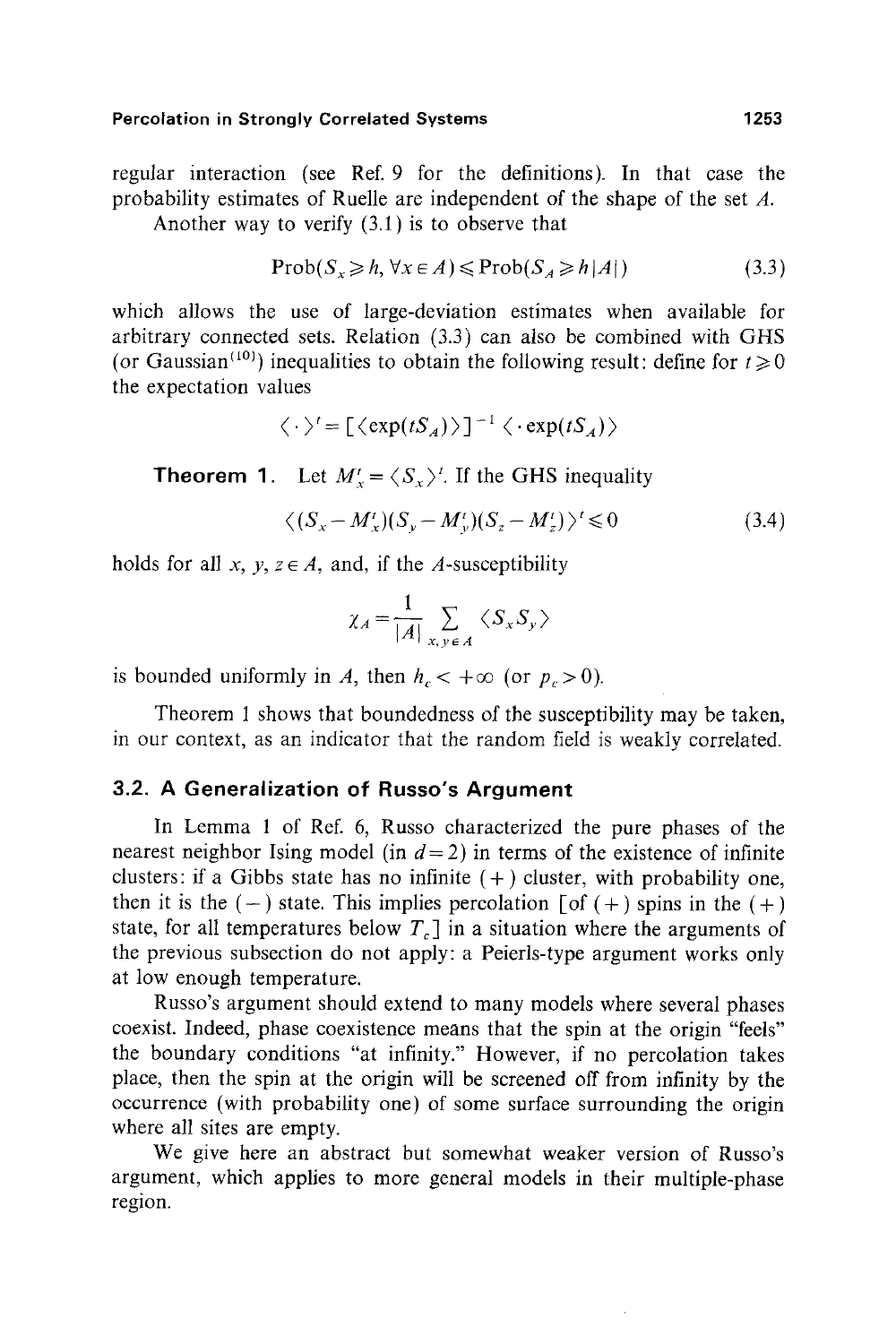We first define  $C \subset Z^d$  as a *contour surrounding the origin* if there exists a finite connected set K containing the origin such that  $C = \partial K$ , or  $C = \{0\}$ , in which case we still write  $C = \partial K$ ,  $K = \emptyset$ . Remark that K is uniquely defined: the *interior* of  $C = \text{Int } C = K$ , if  $C = \partial K$ . For C any contour surrounding the origin, let  $C<sub>z</sub>$  denote the event that all sites on C are empty:

$$
C_{\leq} \equiv \{ \tilde{S} \in \Omega : \rho_{x}(h) = 0, \forall x \in C \}
$$
 (3.5)

We call C a <-contour if  $C_c$  occurs.

Suppose that the random field has the one-step Markov property,  $(11)$ e.g.,  $P$  is a Gibbs state for a Hamiltonian with nearest neighbor interactions. Then the contour C splits the interior of C from the exterior of  $C$ : the probability measure in the interior of  $C$  is completely determined by the configurations  $\overline{S}_C$  on the contour C, independent of the state in the exterior of C. Let  $\langle \cdot \rangle_{\bar{S}_C}$  be the expectation value with respect to the measure in the interior of the contour  $C$ , obtained from the original measure  $P$  by imposing the boundary condition  $S_x$ ,  $x \in C$ , on C, i.e., the probability distribution, conditioned on  $\tilde{S}_C$ .

**Theorem 2.** Let  $P$  satisfy the one-step Markov property. If there exists a bounded function  $f: R \to R$ , and a  $\delta \in R$  such that the unconditioned expectation satisfies

$$
\langle f(S_0) \rangle > \delta \tag{3.6}
$$

while the expectation conditioned on an empty contour,  $S_x < h$  on C, (3.5), satisfies

 $\langle f(S_0) \rangle_{\tilde{S}_c} \leq \delta$ , for all contours C surrounding the origin (3.7)

then,  $P_{\infty}(h) > 0$ .

*Remark.* This result is weaker than Russo's result: it only gives percolation of  $S_r \geq h$ , but otherwise does not imply anything about the state  $\langle \cdot \rangle$ . However, in order to apply it, we are free to pick any function f satisfying (3.6) and (3.7). The following corollaries will be proven in Section 4.

Corollary 1. Take a general one-component spin model with nearest neighbor ferromagnetic interactions,

$$
-H = \sum_{\langle xy \rangle} S_x S_y; \qquad S_x \in R \tag{3.8}
$$

and an even single-spin measure  $\lambda(S_x)$  (suitably decaying for large  $S_x$  so that the model is well defined). <sup>(9)</sup> There will be percolation of sites x where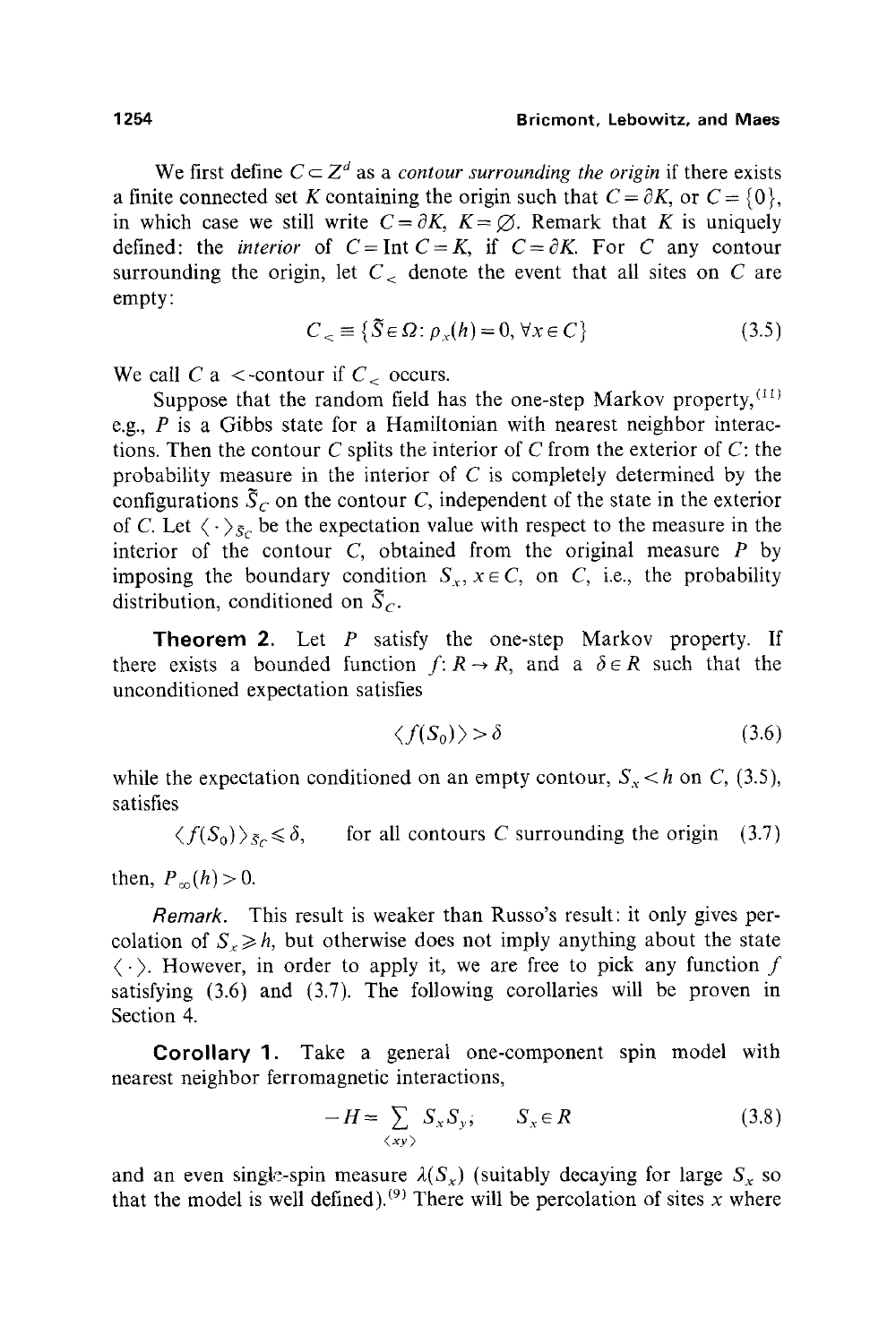$S_r \ge 0$  in any Gibbs state where  $\langle \text{sign } S_0 \rangle > 0$ . Such states always occur at low enough temperatures, in  $d \ge 2$ , provided  $\lambda(S) \neq \delta(S)$ , by Wells' inequality. $(12)$ 

**Corollary** 2. Consider now one-component models that are invariant under shifts

$$
-H = \sum_{\langle xy \rangle} \psi(S_x - S_y) \tag{3.9}
$$

where  $\psi$  is an even and convex function.  $S_{\tau} \in R$  or Z and the single-spin measure is flat;  $\psi(t) = |t|$  and  $S_x \in Z$  is the SOS model;  $\psi(t) = \frac{1}{2}t^2$  and  $S<sub>x</sub> \in R$  is the harmonic crystal (Section 3.3), etc.

Let P be a Gibbs state with zero boundary conditions,  $d \ge 3$ ,  $\psi(t) = \alpha t^2 + v(t)$ , where  $\alpha > 0$  and v is convex, are sufficient conditions for the existence of such a state.  $(13)$  There will be percolation of sites x where  $S_z \ge -l$ , for any  $l>0$ .

**Corollary** 3. Consider a two-component model:

$$
-H = \sum_{\langle xy \rangle} \mathbf{S}_x \cdot \mathbf{S}_y \tag{3.10}
$$

where  $S_x \in R^2$ ,  $S_x = (r_x \cos \phi_x, r_x \sin \phi_x)$ , and a rotation-invariant single spin measure  $\lambda(S_x) = \lambda(r_x)$ . There is percolation of sites x where cos  $\phi_x \ge 0$ , in any Gibbs state where  $\langle \cos \phi_0 \rangle > 0$ . These occur at low temperatures if  $d \geq 3$ . (12,14)

# **3.3. Strongly Correlated Gaussian Fields: The Massless Harmonic** Crystal

The massless harmonic crystal in  $Z^d$  ( $d \ge 3$ ) is the Gaussian random field with mean zero.

$$
\langle S_x \rangle = 0
$$

and covariances

$$
\langle S_x S_y \rangle = c_{xy} = -(A^{-1})_{xy} \tag{3.11}
$$

 $-A$  is the lattice Laplacian on  $l_2(Z^d)$ , i.e.,

$$
-Af(x) \equiv 2d\left[f(x) - \frac{1}{2d} \sum_{x-y=1}^{d} f(y)\right]
$$
 (3.12)

for a function  $f(x)$ ,  $x \in \mathbb{Z}^d$ .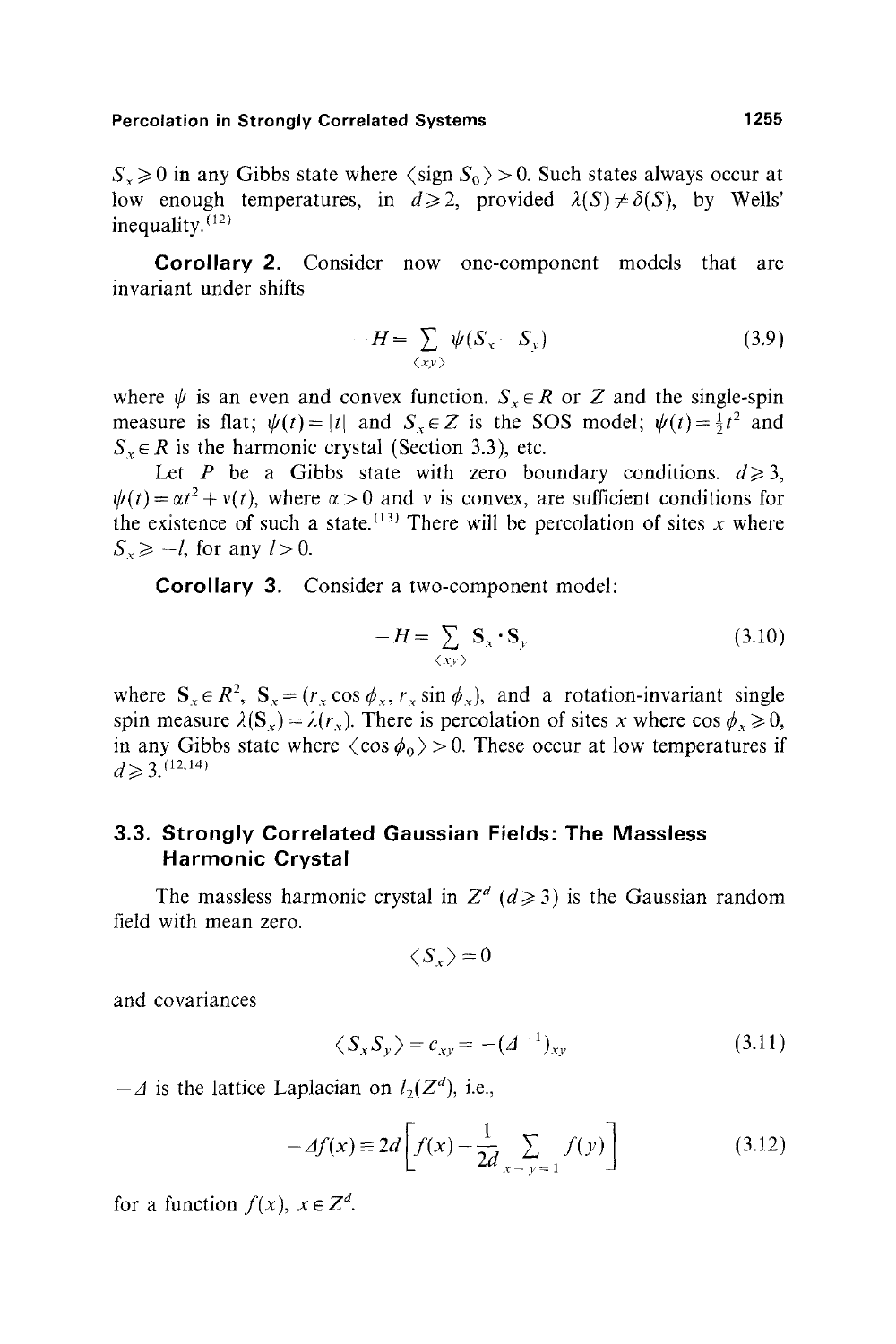For  $d=3$  there are strictly positive constants  $\alpha_1$  and  $\alpha_2$  such that

$$
\alpha_1/|x - y| \leq c_{xy} \leq \alpha_2/|x - y|, \qquad |x - y| \neq 0 \tag{3.13}
$$

This field corresponds to the infinite-volume Gibbs state with respect to the formal Hamiltonian,

$$
H(\tilde{S}) = \frac{1}{2} \sum_{nn} (S_x - S_y)^2
$$
 (3.14)

where the sum is over pairs of nearest neighbors. The simpler massive case is obtained by adding a term

$$
\frac{m^2}{2} \sum_x S_x^2
$$

to (3.14). Since any sum of jointly Gaussian random variables is Gaussian, one has the following bound<sup>(15)</sup>: for  $h > 0$ ,

$$
\text{Prob}(S_x \ge h, \forall x \in A) \le \text{Prob}(S_A \ge h|A|) \le \left(\frac{\chi_A}{2\pi|A|}\right)^{1/2} \frac{1}{h} \exp\left(-\frac{h^2|A|}{2\chi_A}\right) \tag{3.15}
$$

with  $\chi_A$  given by (1.5). Now, for  $m > 0$ , the A-susceptibility  $\chi_A$  is bounded uniformly in  $A$ , so one can satisfy the criterion  $(3.1)$  of Section 3.1 (see also Theorem 2.4 in Ref. 8). Thus,  $-\infty < h< \infty$  for any  $m > 0$ .

In the massless case, however, it is not *a priori* obvious that  $h_c < \infty$ : let  $A = \{1, 2,..., n\}$  be a line segment of length n in  $\mathbb{Z}^3$ ; then, using (3.13), one has

$$
\chi_A \approx \frac{1}{n} \sum_{\substack{x,y=1\\x \neq y}}^{n} \frac{1}{|x-y|} \approx \log n \tag{3.16}
$$

Therefore, the bound (3.15) is useless. Moreover, it follows from Lemma 1 in Ref. 16 that the Molchanov-Stepanov criterion is not satisfied in the massless case. Nevertheless, by a different method explained below, we can prove the following.

#### **Theorem 3.** For  $d=3$ ,  $0 \le h_c < \infty$ .

The lower bound is an immediate consequence of Corollary 2 in Section 3.2. The upper bound is more subtle. We indicate here the main ideas of the proof. First we observe that the "average magnetization" in a box  $A$ ,  $|A| = L^3$ , defined by

$$
\frac{1}{|A|} S_A \equiv \frac{1}{|A|} \sum S_x \tag{3.17}
$$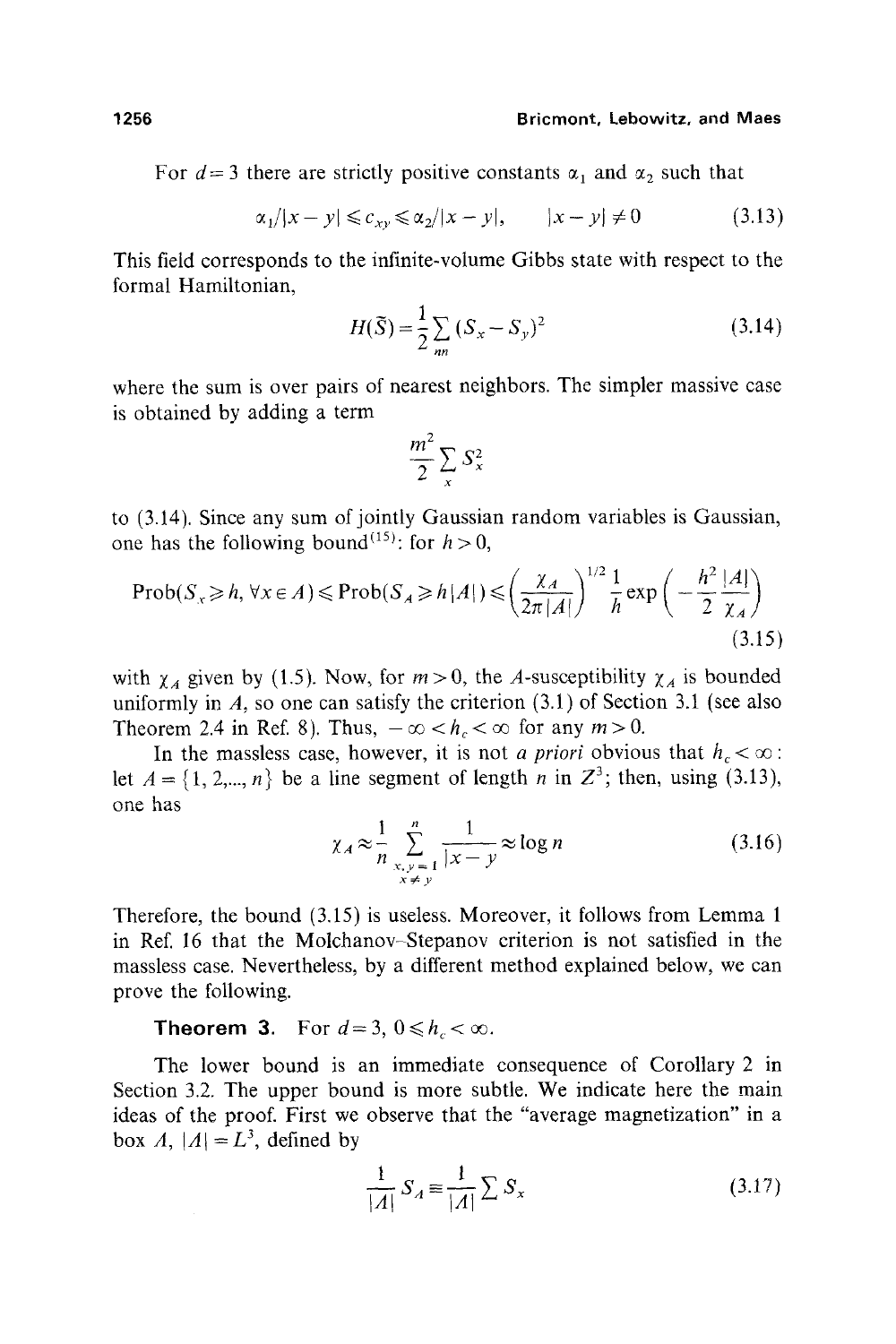is zero up to very small fluctuations (of order  $1/L$ ). We want to show that this will contradict the existence of an infinite cluster where  $S_x \ge h \ge 1$ . Indeed, *fix* an infinite cluster C and condition on the event that  $S_x \ge h$ , for all  $x \in C$ , or, taking the "worst case," that  $S<sub>x</sub> = h$  on C. Then, it follows from potential theory (to which the correlations in the massless crystal are intimately related; see Ref. 17 and Lemma 2 in Section 4) that

$$
\langle S_x | S = h \text{ on } C \rangle = h, \qquad \text{for all } x \text{ in } Z^3 \tag{3.18}
$$

This only uses that C is an infinite, connected set in  $d = 3$ . The heuristic argument behind  $(3.18)$  is the following: first we observe that for a given C,

$$
\langle S_x | S = h \text{ on } C \rangle = h \text{ Prob}(a \text{ random walker starting at } x \text{ will visit } C)
$$

Now, in  $d = 3$ , an infinite, connected set will be visited with probability one (easily proven for  $C$  a coordinate axis, where hitting  $C$  is equivalent to visiting the origin for a two-dimensional random walk, which is well known to occur with probability one.  $^{(17)}$  The extension to general sets C is due to Itô and McKean<sup> $(18,17)$ </sup> and is the content of Lemma 2 in Section 4). Given this fact, we would like to argue that if there is *any C* where  $S_{x} \ge h$ , it would tend to lift the typical level of the other spins. In particular, it "pushes up" the  $S_y$ ,  $y \in A$ , and this would contradict the fact that  $(1/A)$  $S_A \approx 0$ . More precisely, if we can show that

 $\langle (1/A) S_A | \exists$  infinite connected  $C \rangle = h$ 

then Prob(3 infinite connected C) < 1, and  $P_{\infty}(h) = 0$ .

Of course this argument is deceitfully simple. Actually, if it worked, it would imply absence of percolation for all  $h > 0$ , i.e.,  $p_c = 1/2$ , which we do not expect to be true.<sup>(19)</sup> The point is that the different events  ${S_r \ge h}$ ,  $\forall x \in C$ ) for different C's are not disjoint. To obtain disjoint events, which is done in Lemma 1 (Section 4), one has to consider the largest set, containing the origin, on which  $S_x \ge h$ . However, this event implicitly contains the information that  $S_y < h$  for y on the boundary of C. One has to use the additional fact that, if h is large enough, then these  $S_{\nu}$ ,  $y \in \partial C$ , are still large because the harmonic crystal does not like to develop large gradients. This is essentially the content of Lemma 3 (Section 4). Putting the three lemma's together, one obtains a contradiction between the fact that  $(1/|A|)$  $S_A \approx 0$  and the existence of an infinite, connected cluster of occupied sites, i.e., a proof of the upper bound in Theorem 3.

#### **4. PROOFS**

In this section, we shall usually not indicate explicitly the  $h$  dependence of various quantities.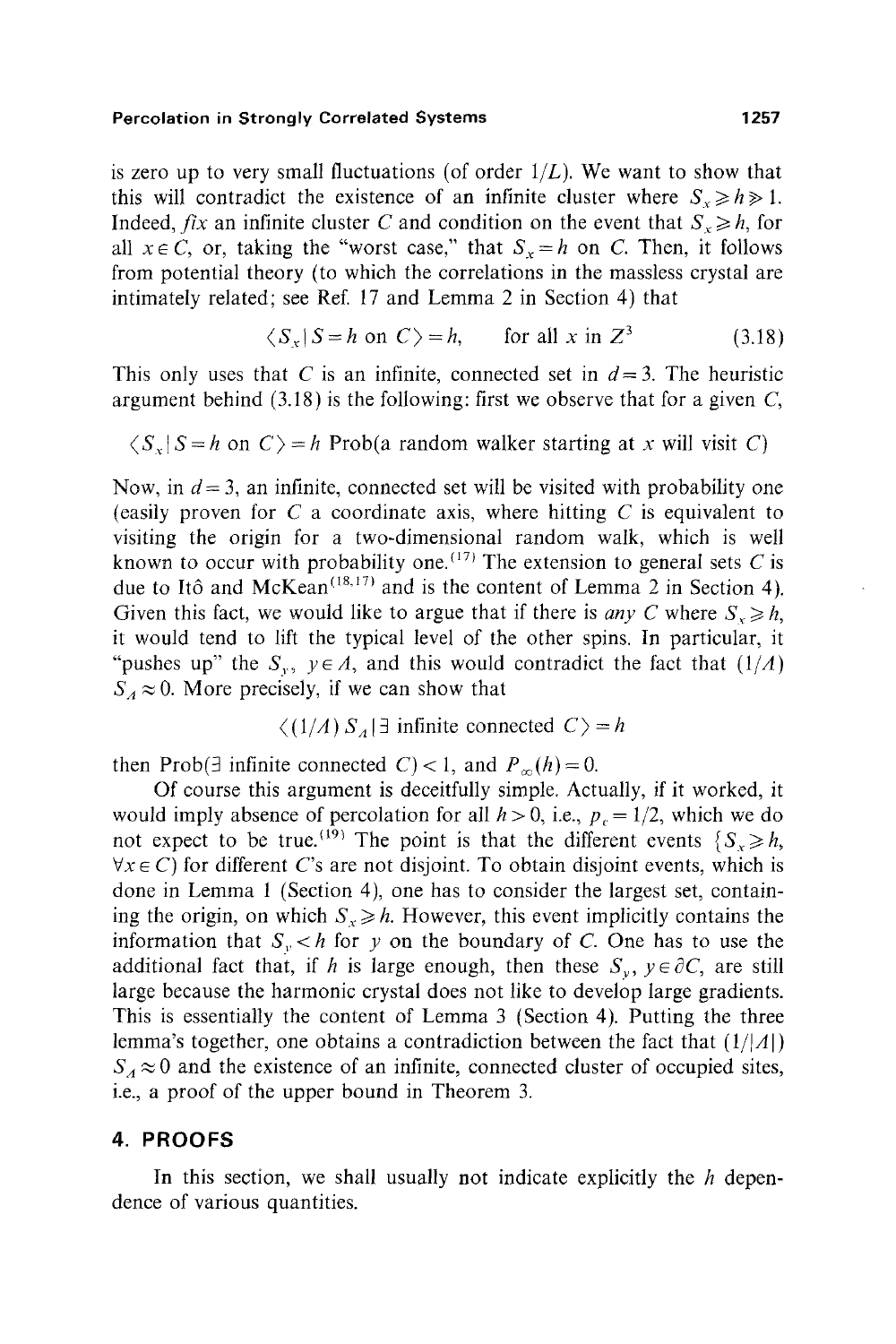**Proof of Theorem 1.** Let  $f_A(t) \equiv (1/|A|) \log \langle \exp(tS_A) \rangle$ . By a Chebyshev inequality we have for all  $t \ge 0$ ,

$$
Prob(S_A \ge h|A|) \le exp\{|A| [-ht + f_A(t)]\}
$$
 (4.1)

Since  $f'_{A}(0)=0$ , we get, by Taylor's theorem with remainder

$$
f_A(t) = t^2 \int_0^1 (1 - s) f''_A(st) \, ds
$$

By (3.4),  $f'_{A}(t)$  is concave on  $[0, +\infty)$ , so that

$$
f''_A(st) \leq f''_A(0) = \chi_A
$$

Hence, the upper bound in (4.1) becomes

$$
\exp[|A|(-ht+\tfrac{1}{2}t^2\chi_A)]
$$

The conclusion follows from the percolation criteria  $(3.1)$  and  $(3.3)$ , since  $\chi_A$  is assumed to be uniformly bounded.

**Proof of Theorem 2.** For any family  $C_1, ..., C_n$  of contours surrounding the origin, one defines the maximal contour

$$
\max\{C_1,\dots,C_n\} \equiv \partial \left(\bigcup_{i=1}^n \text{Int } C_i\right)
$$

Let  $A_N$  be a cube around the origin of size N. Let

 $C_{\mathcal{L}}^{\max} \equiv \{ \tilde{S} \in \Omega : C \text{ is the maximal} < \text{-contour} \}$ of  $\tilde{S}$  surrounding the origin which is contained in  $A_N$ 

and define

$$
M \equiv M(A_N) \equiv \bigcup_{C \text{ in } A_N} C^{\max}_{<}
$$

This last union runs over disjoint events and clearly any  $\tilde{S} \in C_{\leq}$  for some  $C \subset A_N$  also belongs to  $M(A_N)$ . Therefore, if  $\tilde{S} \in \overline{M}$ , the complement of M, there is no <-contour surrounding the origin, i.e., there exists a cluster connecting the origin to  $\delta A_N$ . We shall show that  $\text{Prob}(\bar{M}) > 0$  uniformly in  $N$ , which implies percolation.

Conditioning on  $C<sub><</sub><sup>max</sup>$  involves only the configuration on C and its exterior. In particular, for variables in the interior of C, this conditional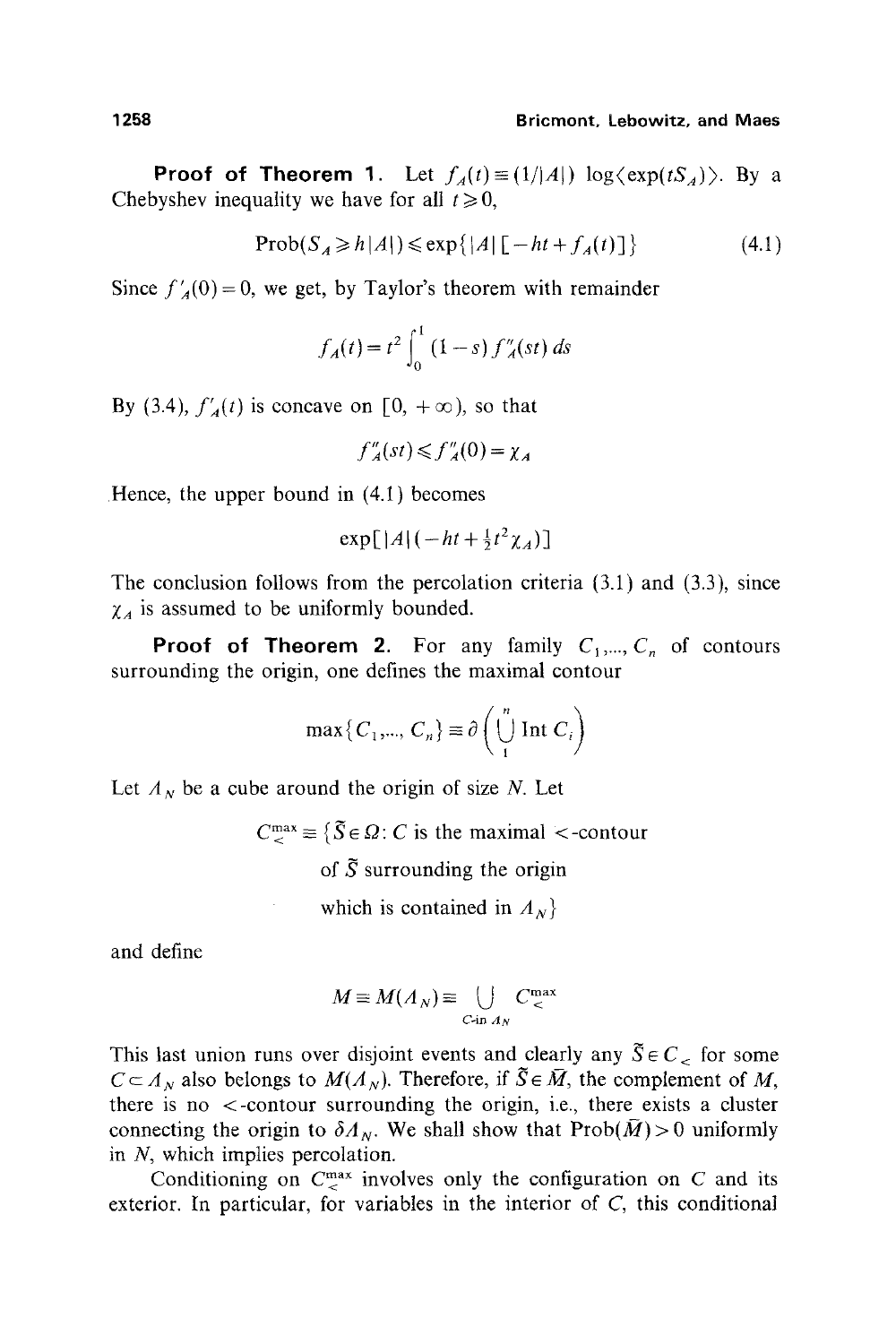expectation reduces to conditioning on the configurations in  $\overline{S}_C \in C_{\leq}$ . The hypothesis of Theorem 2 states that there exists  $f(S_0)$  such that

$$
\langle f(S_0) | C_{\leq}^{\max} \rangle \leq \delta \tag{4.2}
$$

and that

$$
\langle f(S_0) \rangle = \sum_C \langle f(S_0) | C_{\leq}^{\max} \rangle \operatorname{Prob}(C_{\leq}^{\max}) + \langle f(S_0) | \bar{M} \rangle \operatorname{Prob}(\bar{M}) = \delta + \eta
$$
\n(4.3)

with  $\eta > 0$ . We now observe that  $\sum_{C} \text{Prob}(C_{\leq}^{\text{max}}) \leq 1$  since the  $C_{\leq}^{\text{max}}$  are disjoint events, so that, by using (4.2) and (4.3), we get the inequality

$$
\delta + \eta \leq \delta + \langle f(S_0) | \bar{M} \rangle \operatorname{Prob}(\bar{M})
$$
  

$$
\delta + \eta \leq \delta + \operatorname{const} \cdot \operatorname{Prob}(\bar{M})
$$

where the positive const  $\geq f(S)$ , for all S, bounds the function f. This completes the proof.

**Proof of the Corollaries.** *Corollary* 1. Take  $h=0$ ,  $\delta=0$ , and  $f(S) =$ sign S in Theorem 2. By the FKG inequality,<sup>(20)</sup>

$$
\langle f(S_0) \rangle_{\tilde{S}_C} \leqslant \langle f(S_0) \rangle_{\tilde{S}_C = 0} = 0
$$

The last equality follows from symmetry. From Theorem 2, we thus get percolation of sites where  $S_x \le 0$  in any Gibbs state where  $\langle \text{sign } S_0 \rangle > 0$ .

*Corollary* 2. For any  $l > 0$ , take  $h = -l$ ,  $\delta = 0$ , and  $f(S) = sign(S + l)$ in Theorem 2. Then, by symmetry,  $\langle f(S_0) \rangle = \text{Prob}(S_0 \in [-l, l]) > 0$ . This strict inequality can be proven using the DLR equality.<sup> $(9)$ </sup> The measure satisfies the FKG inequalities by the convexity of  $\psi$ , (21) and is invariant, up to a change in the boundary condition, under a uniform shift of all the spins  $S_x$ . Hence, after a change of variables  $S' = S + l$ , the same argument as in Corollary 1 above applies: if  $S_x \le -l$  on C, then  $\langle f(S_0) \rangle_{S_C} \le 0$ . By Theorem 2, there is percolation of sites x where  $S_x \ge -l$ .

*Corollary* 3. Take  $h = 0$ ,  $\delta = 0$ , and  $f(S_0) = \cos \phi_0$  in Theorem 2 and use the correlation inequality

$$
\langle \cos \phi_0 \rangle_{\tilde{S}_C} \leq 0 \tag{4.4}
$$

for any boundary condition  $\tilde{S}_c$  where  $\cos \phi_x \leq 0$ , and  $\sin \phi_x$  arbitrary. Theorem 2 then yields percolation of sites where  $\cos \phi_x \ge 0$  in any Gibbs state where  $\langle \cos \phi_0 \rangle > 0$ .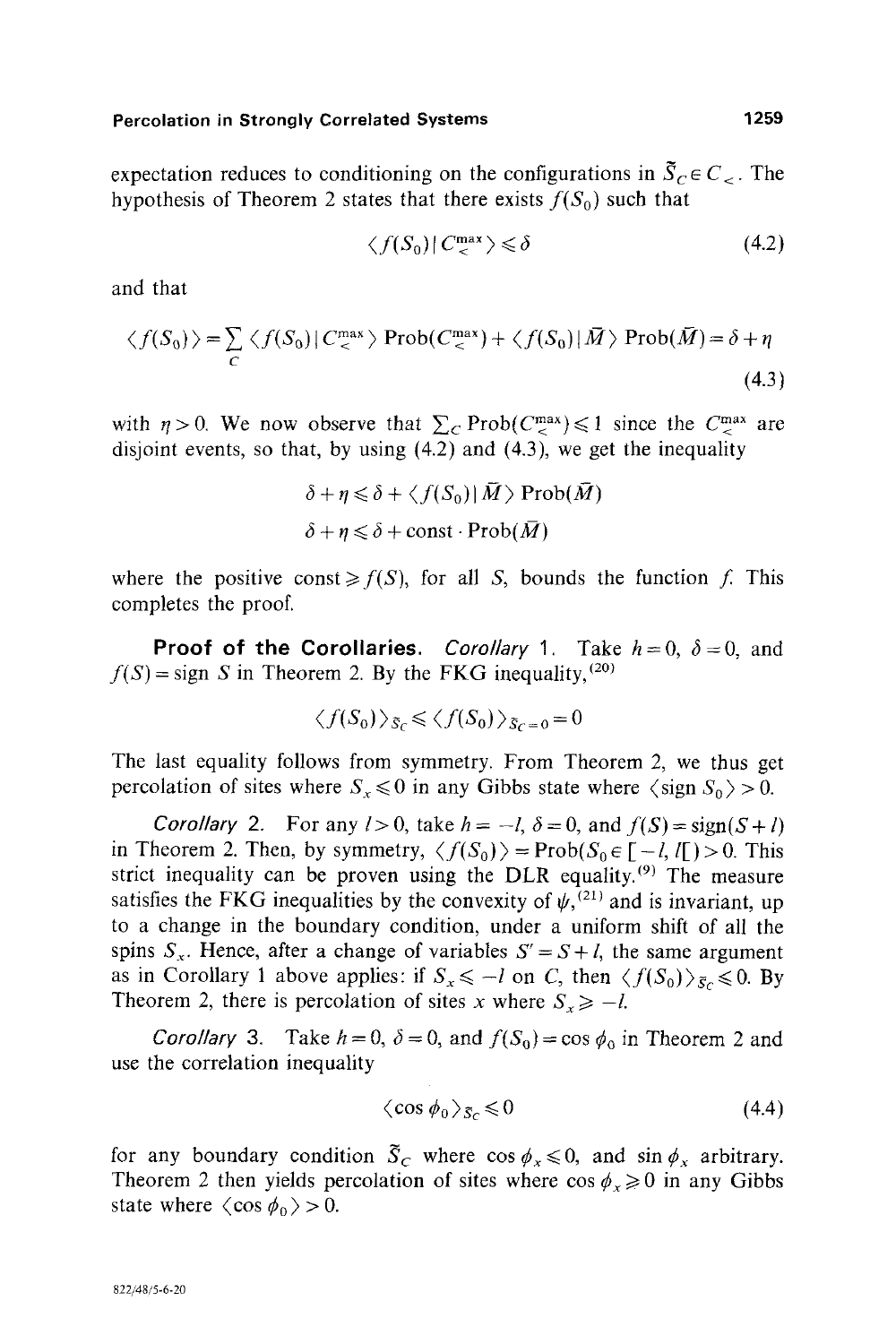To prove (4.4), first change all  $\phi_x$  into  $-(\phi_x - \pi)$ . This leaves the interaction invariant and changes the boundary condition from  $\cos \phi_x \leq 0$ to cos  $\phi_x \ge 0$ , still leaving sin  $\phi_x$  unchanged, with an arbitrary sign. In these new variables we must show that  $\langle \cos \phi_0 \rangle_{\tilde{S}_C} \ge 0$ . If all  $\sin \phi_x$  on C were positive, this would just be the first Griffiths inequality for rotators.<sup> $(22)$ </sup> However,  $\langle \cos \phi_0 \rangle_{\delta c}$  with arbitrary fields in the sin  $\phi_x$  direction is larger than the one with all those fields replaced by their absolute value [inequality  $(A.4)$  in Ref. 22]. This proves  $(4.4)$ .

**Proof of Theorem** 3. We start the proof by introducing some definitions and notation. Let  $V$  and  $\Lambda$  be cubes centered around the origin,  $|V| \ge |A|$ . Let  $C(0)$  = the cluster containing the origin and define the event

$$
C_V \equiv \{ \tilde{S} \in \Omega : C(0) \cap \delta V \neq \emptyset \}
$$
 (4.5)

Let  $F_V$  be the collection of sets B such that  $B \subset V: 0 \in B$ , B is connected, and  $B \cap \delta V \neq \emptyset$ .

Define for a particular  $K \in F_V$  the event

$$
E_K \equiv \{ \tilde{S} \in \Omega : S_{\tilde{X}} \ge h, \forall x \in K \text{ and } S_{\tilde{X}} < h, \forall x \in \partial_V K \} \tag{4.6}
$$

where

$$
\partial_V K \equiv \partial K \cap V = \{ x \in V \setminus K : \exists y \in K, |x - y| = 1 \}
$$

**Lemma 1.** (a)  $C_V$  is the disjoint union of the events  $E_K$ , i.e.,

$$
C_V = \bigcup_{K \in F_V} E_K
$$

and if *K, K'*  $\in$  *F<sub>V</sub>* and *K* $\neq$  *K'*, then  $E_K \cap E_{K'} = \emptyset$ .

(b) Prob $(C_V) \ge P_{\infty}(h)$  for all V and Prob $(E_K) > 0$  for all  $K \in F_V$ , all finite V.

*Proof.* If  $C(0)$  intersects the boundary of V, then the intersection of  $C(0)$  with V contains a set  $K \in F_V$  and  $E_K$  occurs. If  $E_K$  occurs for some  $K \in F_V$  then K is a subset of  $C(0)$  and  $C_V$  occurs. The events  $E_K$  are disjoint by definition. Part (b) is obvious.

Before continuing with the rest of the proof, we have to introduce (very briefly and incompletely) some elements of Newtonian potential theory on  $Z<sup>d</sup>$ , i.e., electrostatics on the lattice. Details can be found in Spitzer's book.<sup> $(17)$ </sup> It is here that the restriction to the harmonic crystal in  $Z^3$  enters.

A function  $f(x)$ ,  $x \in \mathbb{Z}^d$ , is *harmonic* in a region  $M \in \mathbb{Z}^d$  of space if  $-Af(x)=0$  for all  $x \in M$ . [*A* is defined in (3.12.] The (normalized)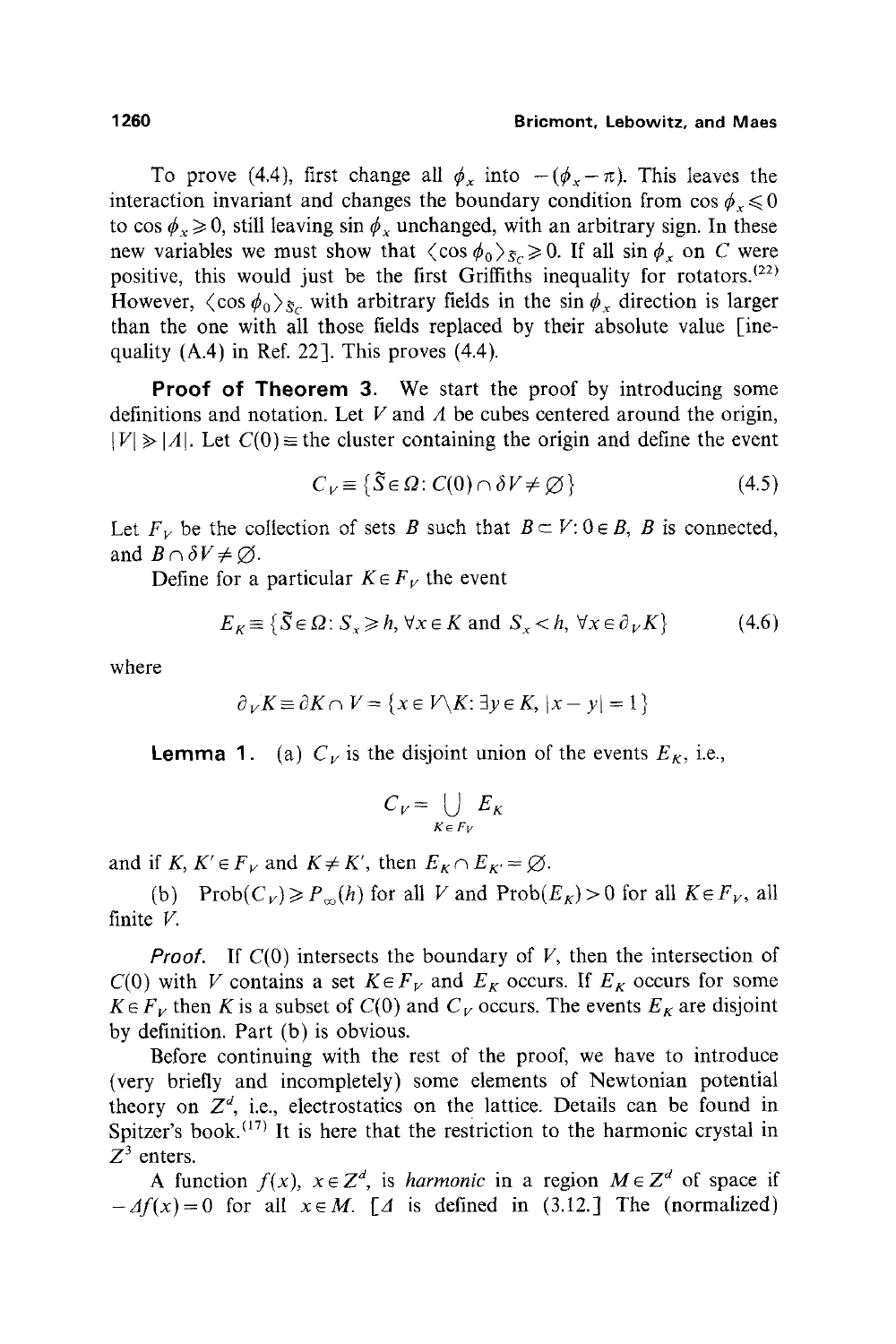covariance  $c_{0x}/c_{00}$  for the harmonic crystal is a harmonic function for  $x \neq 0$ , which takes the value 1 for  $x=0$  and decays to zero as  $|x| \uparrow \infty$ . More generally we can construct a function  $f_A$  that is identically one on a set  $A \in \mathbb{Z}^d$ , harmonic off A, and decaying to zero at infinity,  $f_A(x)$  is called the *eqilibrium potential* of A. It is also the probability for a simple random walk starting at position x to hit the region A. We have the following decomposition:

$$
f_A(x) = \sum_{y \in A} c_{xy} e_y^A + q_A \tag{4.7}
$$

For any finite, nonempty set *A*,  $q_A$  is zero and the  $\{e_v^A$ ;  $y \in A\}$  in (4.7) are the unique solution to the set of linear equations

$$
\sum_{y \in A} c_{xy} e_y = 1 \qquad \text{for all} \quad x \in A \tag{4.8}
$$

If we define the matrix  $C_A$  to be the covariance matrix (which is positive definite) restricted to the set  $A$ , then it is trivial that

$$
e_y^A = \sum_{z \in A} (C_A^{-1})_{yz} \qquad \text{for all} \quad y \in A \tag{4.9}
$$

is the solution of (4.8). For infinite  $A$ ,  $q_A$  is either one or zero, depending only on the set A.

The  $\{e_{\nu}^A\}$  are called the *equilibrium charges* of A, and  $f_A$  satisfies Poisson's equation:

$$
-df_A(x) = e_x^A \qquad \text{for all} \quad x \in \mathbb{Z}^d \tag{4.10}
$$

From this we see that the charges are nonzero (and positive) only at the boundary of the region A, i.e.,

$$
e_y^A \neq 0, \t\t \text{if} \t y \in \delta A e_y^A = 0, \t\t \text{if} \t y \notin \delta A
$$
\n(4.11)

and actually,

$$
e_y^{\delta A} = e_y^A \qquad \text{for all } y \tag{4.12}
$$

(In the context of random walks, the charges on  $A$  correspond to escape probabilities, i.e.,  $e_n^A$  is the probability of never visiting A after leaving position  $y \in A$ .) The total equilibrium charge of a finite set A is called the *capacity*,  $Cap(A)$ , of the set A:

$$
\sum_{x \in A} e_x^A \equiv \text{Cap}(A) \tag{4.13}
$$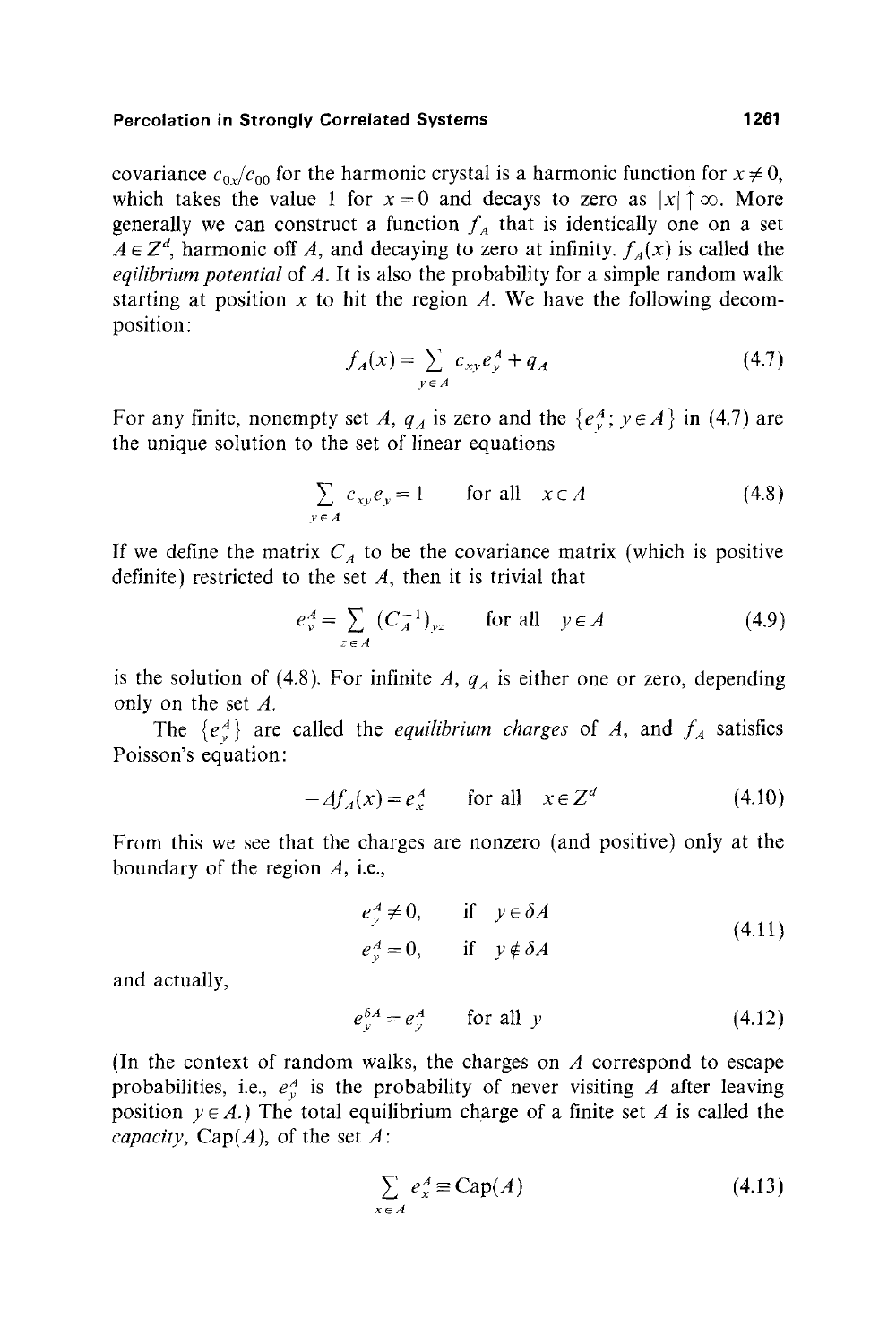For infinite A, one defines  $Cap(A) = \infty$ . It is well known<sup>(17)</sup> that the capacity is a monotone set function, i.e.,

if 
$$
A \subset B
$$
, then  $Cap(A) \le Cap(B)$  (4.14)

The capacity depends on, besides the volume, also the "shape" of the set. It measures in a way the "thinness" of a set: a long, thin set has a far larger capacity to absorb charge than rounder bodies of the same volume. (In the probabilistic analog: a thin or sparse set  $A$  provides a better opportunity for the random walk to escape from  $\vec{A}$  than other sets of the same cardinality.<sup> $(17)$ </sup>) These considerations are reflected in the inequalities

$$
M \geqslant \frac{|A|}{\text{Cap}(A)} \geqslant m \tag{4.15}
$$

where

$$
m \equiv \lim_{y \in A} \sum_{x \in A} c_{xy}, \qquad M \equiv \max_{y \in A} \sum_{x \in A} c_{xy}
$$

This is a direct consequence of the definition (29) and (27). In other words, for sets A that are "homogeneous" enough  $(m \approx \chi_A \approx M)$ , Cap(A)  $\approx |A|/\chi_A$ .

The potential  $f_{\hat{A}}(x)$  is pointwise increasing as the set A grows in size. This is a consequence of the principle of domination for harmonic functions. It is also intuitively clear from the interpretation of the potential as a hitting probability (see above) that  $f_A$  depends on the shape of A. How "thick" an infinite set A has to be in order for  $f_{\mu}(x)$  to be equal to 1, for all x, is obviously dimension-dependent. In  $d=2$ , a random walker returns to the origin of the lattice with probability one. Therefore, in  $d=3$ we may expect that  $f_A(x) = 1$  for all x if A is an infinite, connected set, since it is already the case for a coordinate axis of  $Z<sup>3</sup>$ . A precise criterion was given by Itô and McKean,  $(18)$  Spitzer,  $(17)$  and others. It goes under the name:

Wiener's Test (Itô, McKean).<sup>(18,17)</sup> Given an infinite set  $A \subset Z^3$ , let  $A_n$  denote the intersection of A with the spherical shell of points x such that  $2^n \le |x| \le 2^{n+1}$ . Then  $f_A(x) = 1$  for all x if and only if

$$
T[A] \equiv \sum_{1}^{\infty} 2^{-n} \operatorname{Cap}(A_n) = +\infty \tag{4.16}
$$

In other words,  $T[A]$  is the correct "measure" of the influence of the "conductor" A on the value of the potential in distant regions of space.

**Lemma 2** (Potential problem). (a)  $\langle S_x | E_x \rangle$  is a harmonic function outside  $\bar{K}$ .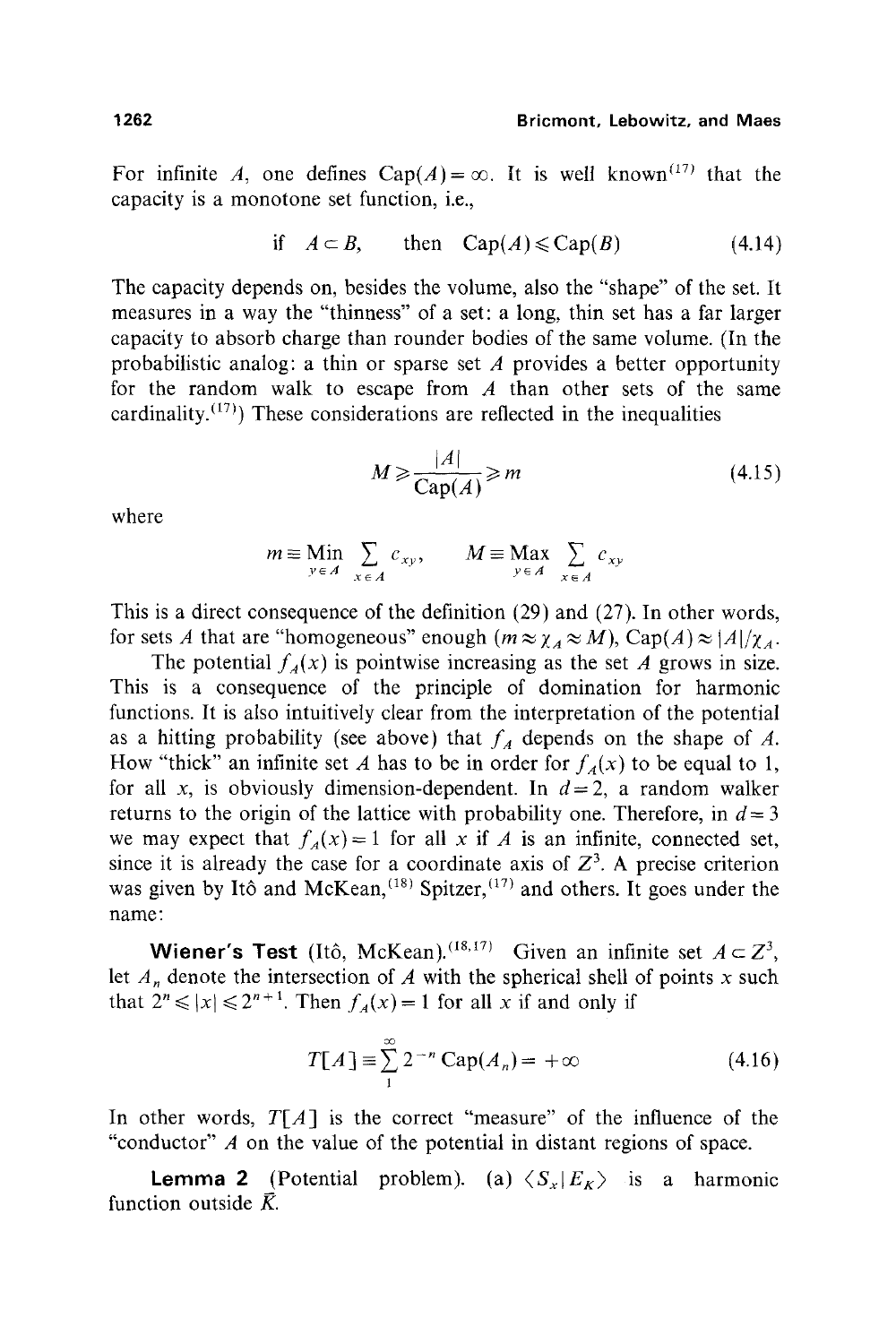$$
\frac{1}{|A|} \sum_{x \in A} f_K(x) \ge \mu \quad \text{for all} \quad K \in F_V
$$

*Proof.* (a) Let  $x \in \mathbb{Z}^d \setminus \overline{K}$ . Using the DLR equation, <sup>(23)</sup> we have that

$$
\langle S_x | E_K \rangle = \langle \langle S_x \rangle (S_y; y \text{ is n.n. to } x) | E_K \rangle
$$

where

$$
\langle S_x \rangle (S_y; y \text{ is n.n. to } x) = \frac{1}{2d} \sum_{|y-x|=1} S_y
$$

is the expectation value of  $S<sub>x</sub>$  if one specifies the values of its 2d nearest neighbors. This implies that

$$
-A\langle S_x|E_K\rangle=0
$$

(b) The proof of the Itô-McKean result<sup> $(18)$ </sup> above implies that, as the set A grows (in the sense of inclusion) such that  $T[A]\uparrow\infty$ , then the function  $f_A \uparrow 1$ . Therefore, since the set A is a fixed and bounded region in  $Z<sup>3</sup>$ , it is sufficient to show that *T[K]* can be made arbitrary large for all  $K \in \mathbb{F}_V$  and V large enough. One has thus to verify condition (4.16) for an arbitrary infinite connected set A in  $d = 3$ . We will do this in two steps: first we reduce the volume of  $A$  and then we show that no set  $A$  is worse than a straight line. By the monotonicity property  $(4.14)$ ,  $T[A] \ge T[a]$  where  $a \subset A$  is obtained by keeping (in a nonunique but arbitrary fashion) for each  $i = 0, 1, 2,...$  only one point in the intersection of A with the *i*th shell = {y: y is on the boundary of the cube of size 2i}. The volume  $|a_n| = 2^n$ , and by (4.15)

$$
Cap(a_n) \geqslant 2^n / M_n \tag{4.17}
$$

where

$$
M_n \equiv \underset{x \in a_n}{\text{Max}} \sum_{y \in a_n} c_{xy} \tag{4.18}
$$

Fix  $x \in a_n$ . Then order  $y \in a_n$ ,  $y \neq x$ , according to their distance from x. The kth point in that order is at a distance at least  $k$  from  $x$ . Thus, using the second inequality in (3.13), we get

$$
M_n \le \text{const} \cdot \sum_{k=1}^{2^n} \frac{1}{k} \le \text{const}' \cdot n \tag{4.19}
$$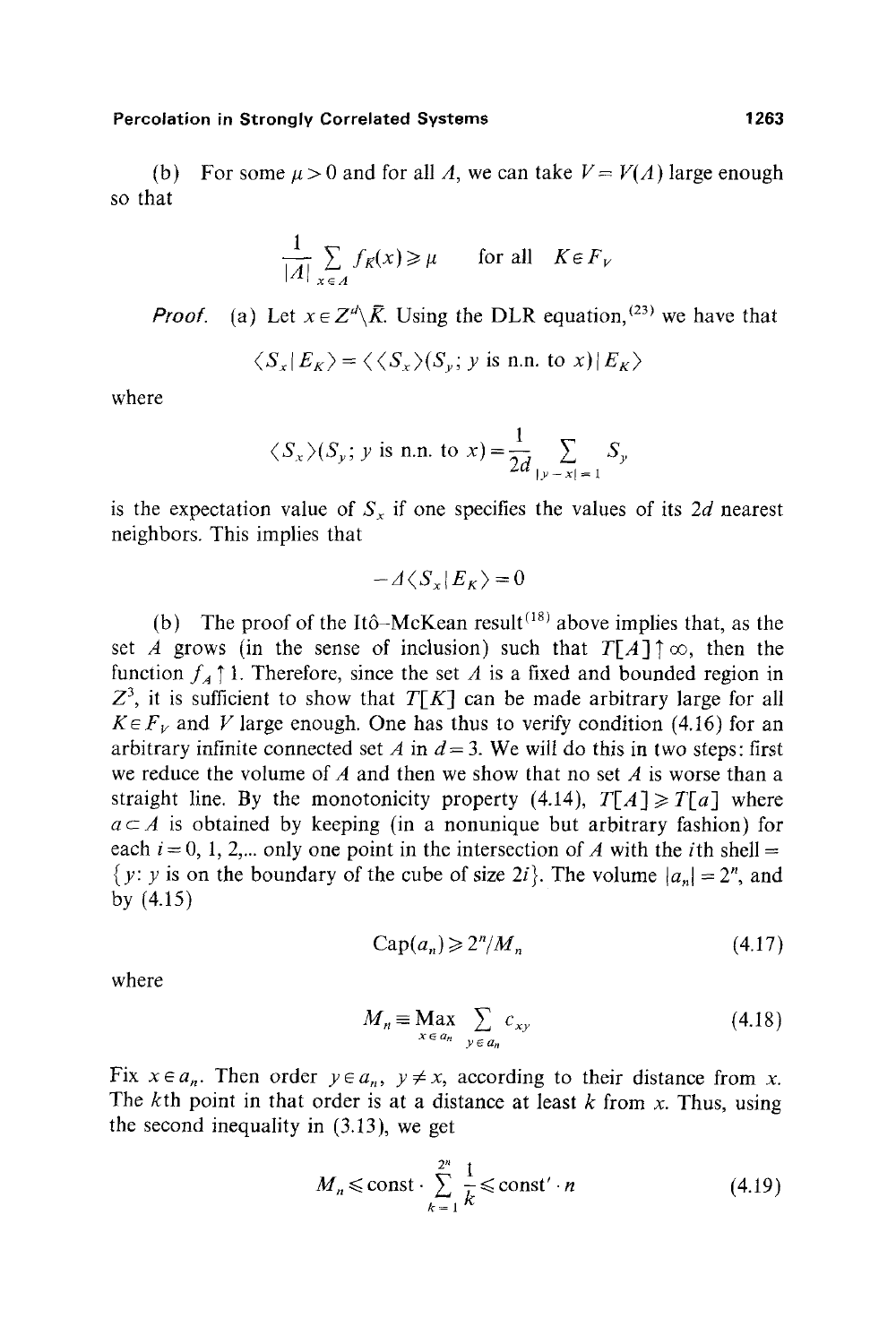The upper bound is what we would get for  $M_n$  if  $a_n$  was a straight line; see also  $(3.16)$ . Combining the inequalities  $(4.17)$ – $(4.19)$  we thus get that  $T[A] \geq \text{const} \cdot \sum (1/n)$ , hence the desired divergence.

**Lemma 3** (Stability estimate). For  $h < \infty$  large enough there is a constant  $c > 0$  such that for all V large enough

$$
\langle S_x | E_K \rangle \ge c
$$
 for all  $x \in \partial K$ , all  $K \in F_V$ 

*Proof.* The boundary  $\partial K$  splits the space into two separate regions: K and  $Z^d \backslash \overline{K}$ . Therefore, since the interaction is nearest neighbor, and forgetting about the constraint  $E<sub>K</sub>$  for the moment, the induced measure  $P(dS_{\alpha K})$  on  $\{S_{\alpha}; x \in \partial K\}$  is a product of two Gaussian measures:

$$
P(dS_{\partial K}) = \frac{1}{N} dS_{\partial K} \exp \left[ -\frac{1}{2} \left( \sum a_{xy} S_x S_y + \sum b_{xy} S_x S_y \right) \right]
$$

where the sums run over x,  $y \in \partial K$ ; N = normalization (while its real value wilt change from place to place in the arguments below, we still use the same notation);  $exp(-\frac{1}{2}\sum a_{xy}S_xS_y)$  is what is obtained by "integrating out" the variables  $S_$  for  $z \in \overline{Z^3} \backslash \overline{K}$ , and includes also the self-interaction of  $\partial K$ ; and  $\exp(-\frac{1}{2}\sum b_{xy}S_xS_y)$  is what is obtained by "integrating out" the variables  $S_z$  for  $z \in K$ .

The set  $K = \text{Int } \partial K$  and the Hamiltonian (3.14) is invariant under shifts  $S_x \rightarrow S_x + k$ , for all x. Hence,  $(b_{xy})$  is also shift-invariant:

$$
\sum b_{xy} S_x S_y = \sum b_{xy} (S_x + k)(S_y + k), \quad \text{for all} \quad k \in R \tag{4.20}
$$

We observe that by (4.9) the sum

$$
\sum_{y} (a_{xy} + b_{xy}) = e_x^{\overline{K}} = e_x^{\partial K} \equiv e_x
$$

is exactly the charge at  $x \in \partial K$  associated to the potential  $f_{\overline{K}} = f_{\partial K}$ , as defined in (4.7). The last equality is obtained by observing that both functions equal one on the set  $\partial K$ , vanish at infinity, and are both harmonic off  $\partial K$  (because  $e_x^R = 0$  if  $x \in K$ ).

We rewrite

$$
\sum a_{xy} S_x S_y = \sum a_{xy} (S_x + k)(S_y + k) - 2k \sum a_{xy} S_x - k^2 \sum a_{xy}
$$
  
= 
$$
\sum a_{xy} (S_x + k)(S_y + k) - 2k \sum e_x S_x
$$
  
+ 
$$
2k \sum b_{xy} S_x - k^2 \sum e_x + k^2 \sum b_{xy}
$$
  
= 
$$
\sum a_{xy} (S_x + k)(S_y + k) - 2 \sum k_x S_x - k^2 \text{Cap}(\partial K) \quad (4.21)
$$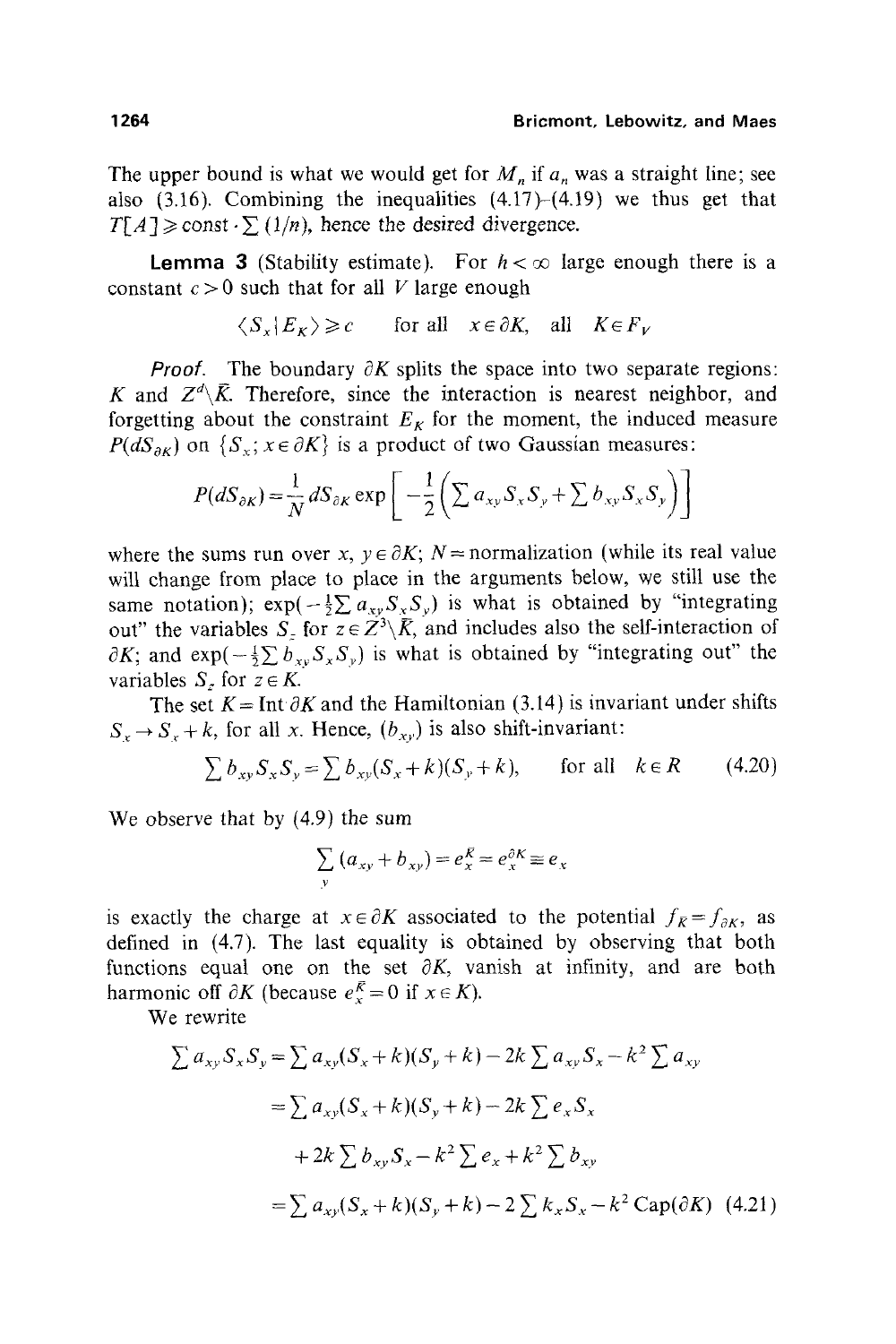In the last equality we used  $(4.20)$  and the definition  $(4.13)$  of capacity of a set, and we denote  $k_x \equiv ke_x$ .

Fix an arbitrary  $\eta>0$ . We know from the potential problem (Lemma 2<sup>(17)</sup>) applied to the set K that the potential  $f_{\overline{K}}$  generated by the charges  $\{e_x, x \in \overline{K}\}\$ is close to one in the surroundings of K, for a sufficiently large, connected set  $K$ . By (4.10) this is equivalent to saying that the charges have to vanish identically:  $e_x \leq \eta$  for all x as long as K is large enough.

Using the FKG inequality,  $^{(20,21)}$  one has the bound: for  $x \in \partial K$ 

$$
\langle S_x | E_K \rangle \geqslant \langle S_x \rangle (h) \tag{4.22}
$$

where  $\langle \cdot \rangle(h)$  is the measure obtained by setting  $S_x = h$  for all  $x \in K$ , and conditioned on  $S_x < h$ , for all x. Explicitly,

$$
\langle \cdot \rangle(h) \equiv \frac{1}{N} \int P_h(dS_{\partial K}) \cdot \prod_{\partial K} I(S_{\nu} < h)
$$

with

$$
P_h(dS_{\partial K}) \equiv \frac{1}{N} dS_{\partial K} \exp\left[-\frac{1}{2}\sum a_{xy} S_x S_y - \frac{1}{2}\sum (S_x - h)^2\right]
$$
(4.23)

i.e., the original (Gaussian) measure, but where  $S_z = h$  for all  $z \in K$ . Performing a change of variables  $S'_v = h - S_v$  in (4.22) and using (4.23) and (4.21) with  $k = -h$ , we get

$$
\langle S_x | E_K \rangle \ge h - \frac{1}{N} \int P_0(dS_{\partial K}) S_x \prod_{\partial K} I(S_y > 0) \exp \left( \sum_{\partial K} h_y S_y \right)
$$
  

$$
\ge h - \frac{1}{N} \int P_0(dS_{\partial K}) S_x \prod_{\partial K} I(S_y > 0) \exp \left( \sum_{\partial K} h_{\eta} S_y \right) \quad (4.24)
$$

where we used the FKG inequality again and  $e_x < \eta$ . The presence of the positive magnetic field  $\eta$  (which is small) comes from the coupling with infinity, which was at zero potential. If  $\eta$  were zero, then the second term to the right of the inequality (4.24) would just be the average value of  $S<sub>x</sub>$  for a site x at the boundary of a set K where all the spins are frozen at  $S_z = 0$ ,  $z \in K$ , with respect to the Gaussian measure perturbed by the  $\prod I(S_v > 0)$ factor.

Due to the presence of the mass (and since  $a_{xy}$  is positive definite), we are in a position to apply Ruelle's superstability estimate<sup>(9)</sup> with interaction

$$
U(S_{\partial K}) \equiv \frac{1}{2} \sum a_{xy} S_x S_y + \frac{1}{2} \sum S_x^2 \ge \frac{1}{2} \sum S_x^2
$$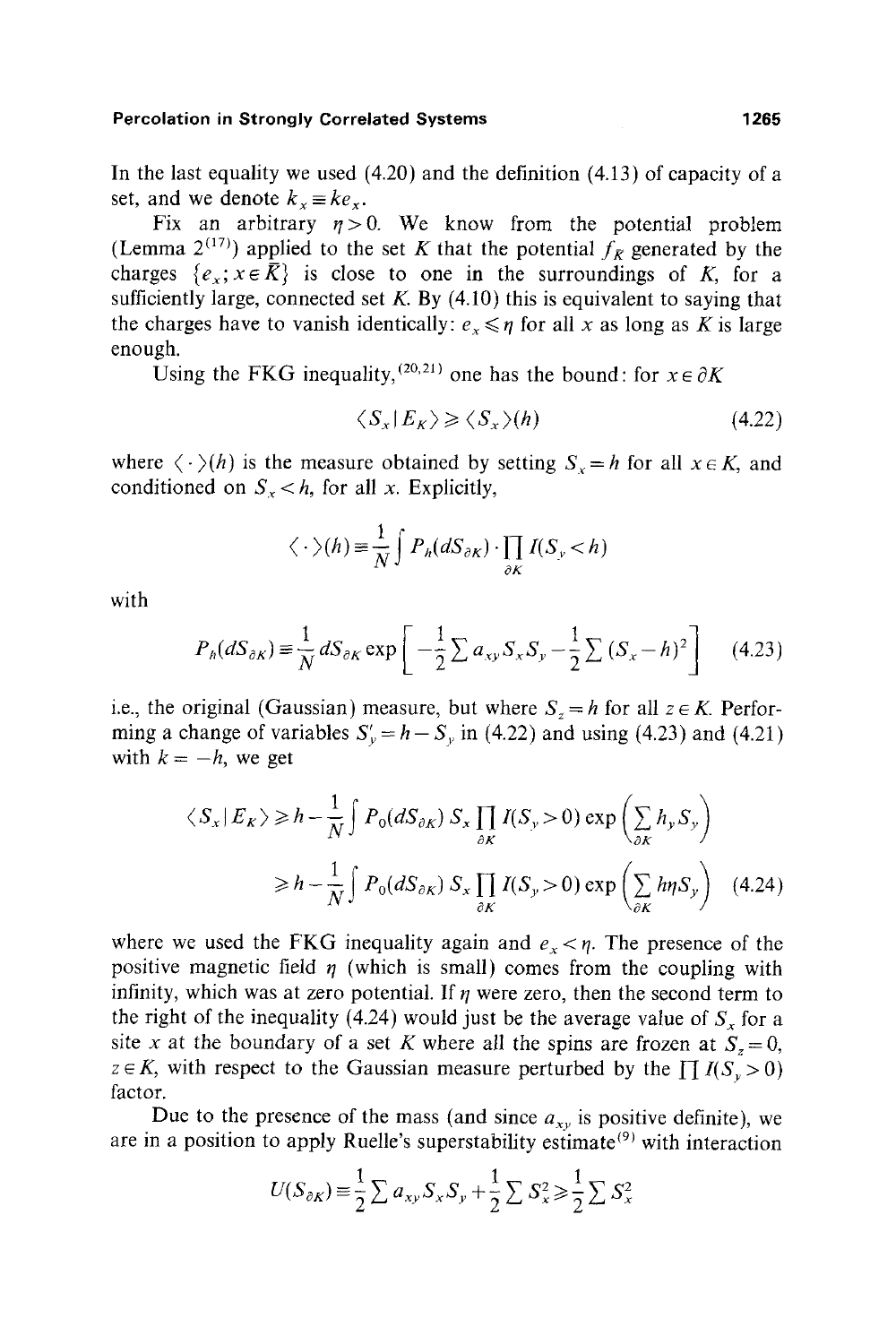and single spin measure

$$
\lambda(dS) \equiv e^{h\eta S} I(S > 0) dS
$$

Combining the Schwartz inequality

$$
\frac{1}{N}\int P_0(dS_{\partial K}) S_x \prod_{\partial K} \lambda(dS_y) \leqslant \left[\frac{1}{N}\int P_0(dS_{\partial K}) S_x^2 \prod_{\partial K} \lambda(dS_y)\right]^{1/2}
$$

with (4.24), we get as final bound (with const  $< \infty$ , and  $A > 0$ , uniform in  $K$ )

$$
\langle S_x | E_K \rangle \ge h - \text{const} \cdot \left[ \int \lambda(dS) S^2 \exp^{(-AS^2)} \right]^{1/2}
$$
  
 
$$
\ge h - \text{const} \cdot O(1/\sqrt{A})
$$
  
\n
$$
\ge c
$$

for some  $h \ge c > 0$  if h is large enough and  $\eta$  small enough. The bound is uniform in  $x \in \partial K$ ,  $K \in F_V$  for all V large enough.

**Conclusion of Proof of Theorem** 3. Lemma 2(a) says that  $\langle S_x | E_{\kappa} \rangle$  is a harmonic function in  $Z^d \backslash \bar{K}$ . Lemma 3 says that this function is larger than a strictly positive constant c for all  $x \in \overline{K}$ , for h large enough, and zero at infinity. Hence, by the principle of domination $(17)$  for harmonic functions

$$
\langle S_x | E_K \rangle \geq c f_K(x)
$$
, for all  $x \in \mathbb{Z}^d$  (4.25)

For  $d = 3$  we can apply Lemma 2(b) and combine it with (4.25): there is a constant  $\tilde{\mu} > 0$  such that for all A, we can choose  $V = V(A)$  large enough such that

$$
\frac{1}{|A|} \langle S_A | E_K \rangle \ge \tilde{\mu}, \qquad \text{for all} \quad K \in F_V \tag{4.26}
$$

By Lemma 1,

$$
\langle S_A^2 \rangle \ge \langle S_A^2 I(C_V) \rangle = \sum_{K \in F_V} \langle S_A^2 I(E_K) \rangle = \sum_{K \in F_V} \langle S_A^2 | E_K \rangle \operatorname{Prob}(E_K)
$$

and by the Schwartz inequality,

$$
\geqslant \sum_{K \in F_V} \langle S_A | E_K \rangle^2 \operatorname{Prob}(E_K) \geqslant \sum_{K \in F_V} \tilde{\mu}^2 |A|^2 \operatorname{Prob}(E_K)
$$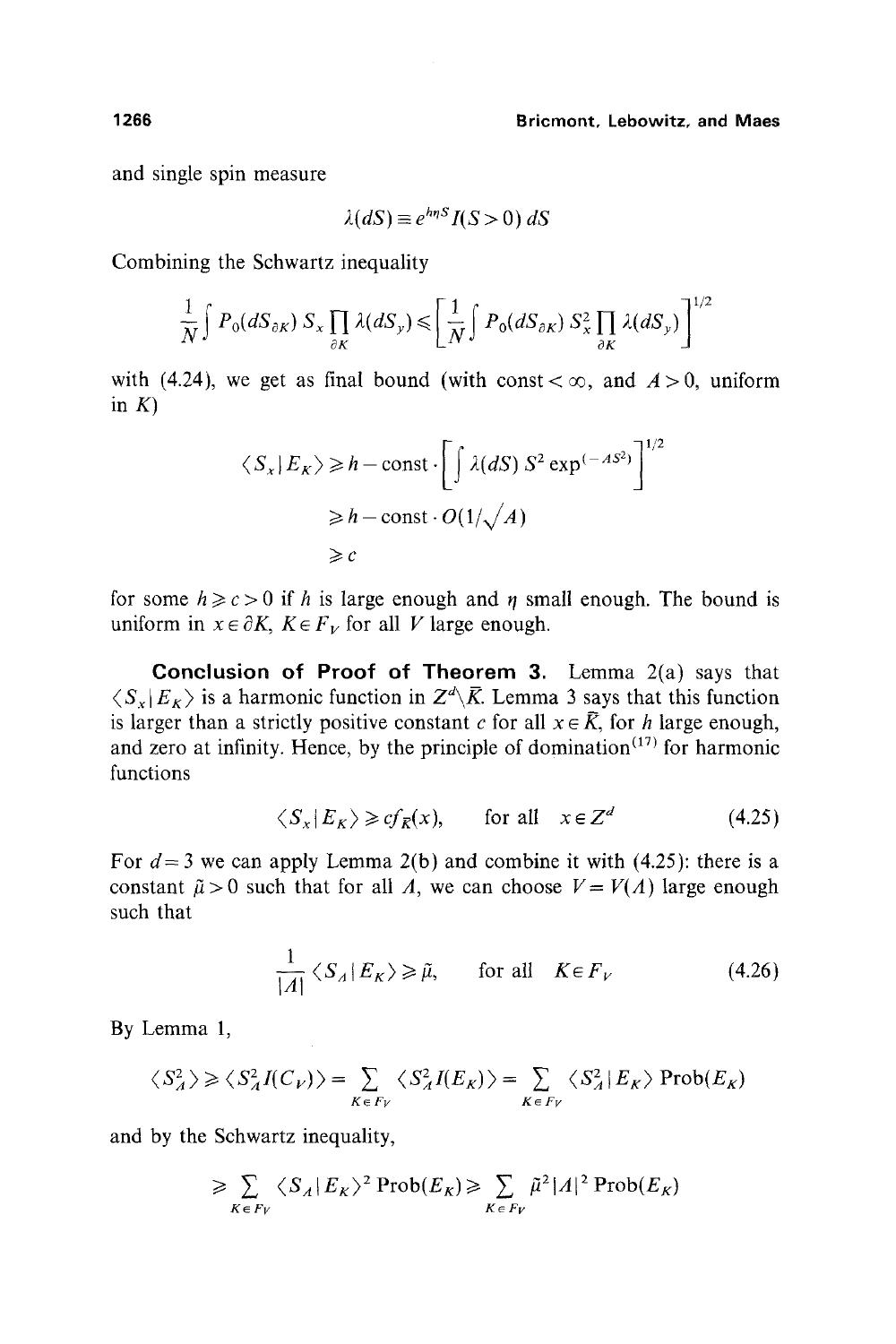where we used (4.26) for the last inequality. Now, by Lemma 1 again,

$$
= \tilde{\mu}^2 |A|^2 \operatorname{Prob}(C_V) \ge \tilde{\mu}^2 |A|^2 P_{\infty}(h)
$$

Since this chain of inequalities holds for all A and  $\langle [(1/|A|) S_A]^2 \rangle \rightarrow 0$ , for  $A \uparrow Z^3$ , we obtain that  $P_{\infty}(h)=0$ .

This completes the proof.

# **5. CONCLUDING REMARKS**

## **5.1. Extensions to Other Dimensions**

There exists a more general version of Wiener's test,  $(18)$  valid for all  $d > 2$ , which is obtained by replacing  $T[A]$  in (4.16) by

$$
T_d[A] \equiv \sum_{1}^{\infty} 2^{n(2-d)} \operatorname{Cap}(A_n)
$$

The main reason our result is restricted to  $d=3$  is that we use, in Lemma 2, the fact that  $T_3[A] = \infty$  for any infinite, connected set A. This fails in  $d = 4$ , as can be seen explicitly by considering the set  $A = a$  lattice axis. In  $d=4$ , only "higher dimensional" sets (like a plane) will have  $T<sub>d</sub>[A] = \infty$ . However, for sets "like" a line, we can exclude percolation by using the bound (3.15). More precisely, if we fix some  $K < \infty$ , then there will be an h so that there is no infinite, connected set C on which  $S_r > h$ , such that  $\chi_c \leq K$ . Infinite "one-dimensional" sets in  $d=4$  will satisfy this last condition. However, there are sets C with infinite C-susceptibility  $\gamma_c$ and  $T(C) < \infty$ , so that we cannot exclude percolation.

#### **5.2. The Voter Model**

In Ref. 19 the threshold percolation density  $p_c$  was investigated for another strongly correlated lattice system, the Voter model. As in the massless harmonic crystal, the pair correlation function of the system decays in three dimensions as  $1/|x|$ . However, there is an additional complication: the system does not satisfy the Markov property. One can no longer rely on methods of equilibrium statistical mechanics (the probability measure is characterized entirely by. being stationary with respect to a certain type of stochastic time evolution). Therefore, the arguments presented in our proofs do not work for this system. The numerical work in Ref. 19 suggests that there is a nontrivial percolation transition, with  $p_c \approx 0.16$  in  $d = 3$ .